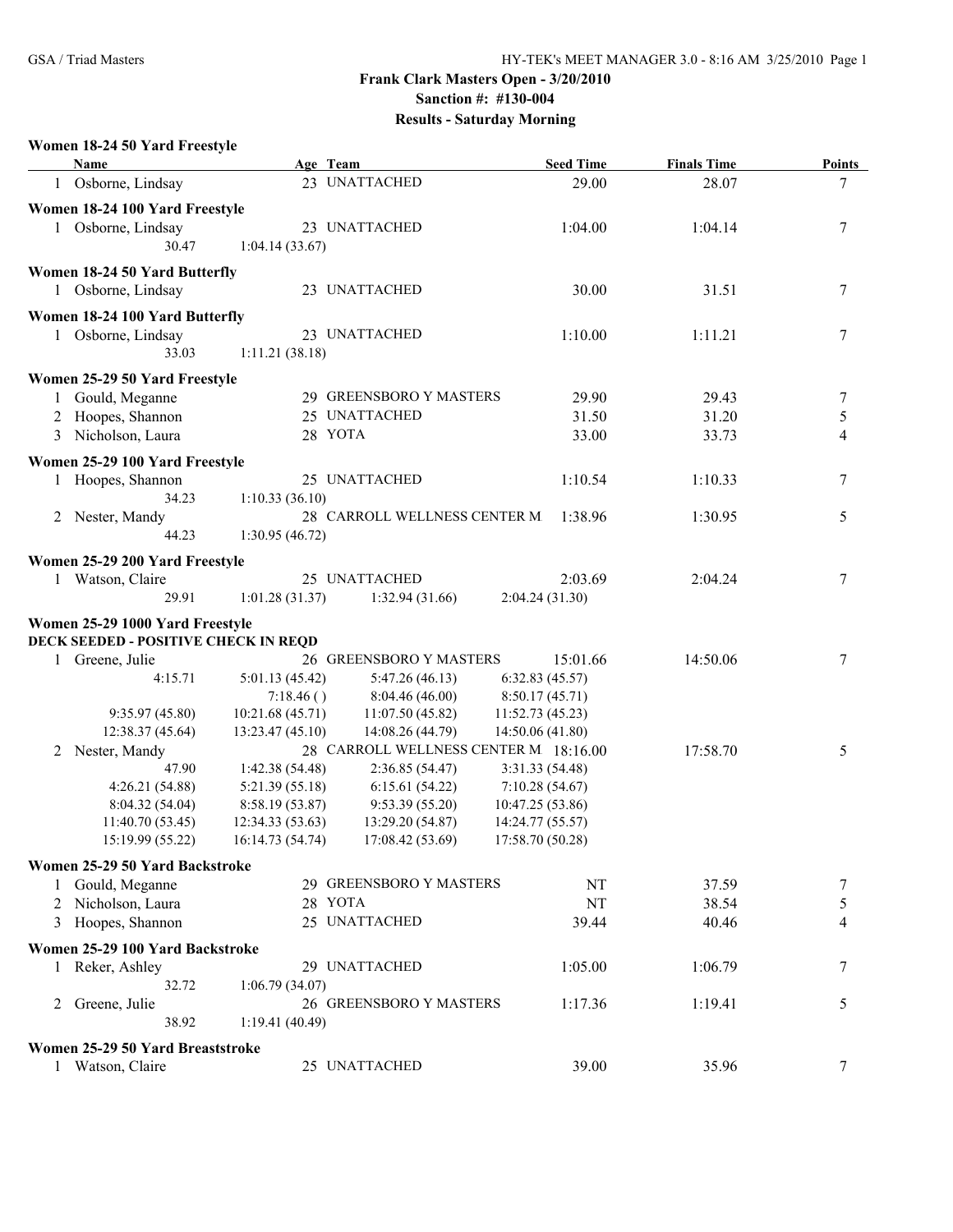| Women 25-29 100 Yard Breaststroke |                         |         |         |  |
|-----------------------------------|-------------------------|---------|---------|--|
| Greene. Julie                     | 26 GREENSBORO Y MASTERS | 1:30.41 | 1:33.86 |  |
|                                   | 1.22 96 (10.25)         |         |         |  |

|   | 44.51                                              | 1:33.86 (49.35) |                              |                 |         |                          |
|---|----------------------------------------------------|-----------------|------------------------------|-----------------|---------|--------------------------|
|   | Women 25-29 50 Yard Butterfly                      |                 |                              |                 |         |                          |
|   | 1 Watson, Claire                                   |                 | 25 UNATTACHED                | 30.60           | 29.74   | $\tau$                   |
| 2 | Gould, Meganne                                     |                 | 29 GREENSBORO Y MASTERS      | 32.11           | 32.56   | 5                        |
| 3 | Nicholson, Laura                                   |                 | 28 YOTA                      | NT              | 40.52   | $\overline{\mathcal{A}}$ |
|   | 4 Nester, Mandy                                    |                 | 28 CARROLL WELLNESS CENTER M | 52.15           | 46.36   | 3                        |
|   | Women 25-29 100 Yard Butterfly                     |                 |                              |                 |         |                          |
|   | 1 Gould, Meganne                                   |                 | 29 GREENSBORO Y MASTERS      | NT              | 1:20.00 | $\tau$                   |
|   | 37.73                                              | 1:20.00(42.27)  |                              |                 |         |                          |
|   | <b>Women 25-29 100 Yard IM</b>                     |                 |                              |                 |         |                          |
|   | 1 Hoopes, Shannon                                  |                 | 25 UNATTACHED                | 1:30.00         | 1:23.98 | 7                        |
|   | 37.48                                              | 1:23.98(46.50)  |                              |                 |         |                          |
|   | 2 Nicholson, Laura                                 |                 | 28 YOTA                      | NT              | 1:26.69 | 5                        |
|   | 38.48                                              | 1:26.69(48.21)  |                              |                 |         |                          |
|   | 3 Nester, Mandy                                    |                 | 28 CARROLL WELLNESS CENTER M | 1:53.24         | 1:45.21 | 4                        |
|   | 51.40                                              | 1:45.21(53.81)  |                              |                 |         |                          |
|   | <b>Women 25-29 200 Yard IM</b>                     |                 |                              |                 |         |                          |
|   | 1 Watson, Claire                                   |                 | 25 UNATTACHED                | 2:19.79         | 2:20.61 | 7                        |
|   | 31.08                                              | 1:07.76(36.68)  | 1:48.93(41.17)               | 2:20.61(31.68)  |         |                          |
|   | 2 Reker, Ashley                                    |                 | 29 UNATTACHED                | 2:35.00         | 2:26.62 | 5                        |
|   | 31.49                                              | 1:08.15(36.66)  | 1:52.65(44.50)               | 2:26.62 (33.97) |         |                          |
| 3 | Greene, Julie                                      |                 | 26 GREENSBORO Y MASTERS      | 2:53.22         | 2:53.58 | 4                        |
|   | 37.98                                              | 1:20.01(42.03)  | 2:12.19(52.18)               | 2:53.58 (41.39) |         |                          |
|   | Women 30-34 50 Yard Freestyle                      |                 |                              |                 |         |                          |
|   | 1 Caldas, Hannah                                   |                 | 32 NC MASTERS SWIMMING       | 26.00           | 25.01   | $\tau$                   |
|   | 2 Barker, Jennifer                                 |                 | 33 YOTA                      | 30.40           | 31.86   | $\sqrt{5}$               |
| 3 | Gates, Katie                                       |                 | 30 TWIN RIVERS YMCA MASTERS  | 45.00           | 35.69   | $\overline{4}$           |
|   |                                                    |                 |                              |                 |         |                          |
|   | Women 30-34 100 Yard Freestyle<br>1 Caldas, Hannah |                 | 32 NC MASTERS SWIMMING       | 55.00           | 53.44   | 7                        |
|   | 26.06                                              | 53.44 (27.38)   |                              |                 |         |                          |
|   | 2 Rawlings, Blakely                                |                 | 31 CHARLOTTE SWIMMASTERS     | 57.26           | 57.89   | 5                        |
|   | 27.50                                              | 57.89 (30.39)   |                              |                 |         |                          |
|   | 3 Barker, Jennifer                                 |                 | 33 YOTA                      | 1:11.90         | 1:13.74 | 4                        |
|   | 34.76                                              | 1:13.74(38.98)  |                              |                 |         |                          |
|   |                                                    |                 |                              |                 |         |                          |
|   | Women 30-34 200 Yard Freestyle<br>Barker, Jennifer |                 | 33 YOTA                      | 2:37.90         | 2:39.36 | 7                        |
| 1 | 35.82                                              | 1:16.29(40.47)  | 1:58.01(41.72)               | 2:39.36(41.35)  |         |                          |
|   |                                                    |                 |                              |                 |         |                          |
|   | Women 30-34 50 Yard Backstroke                     |                 |                              |                 |         |                          |
|   | 1 Moore, Jessica                                   |                 | 34 CHARLOTTE SWIMMASTERS     | 32.28           | 30.04   | 7                        |
|   | Women 30-34 50 Yard Breaststroke                   |                 |                              |                 |         |                          |
|   | Moore, Jessica                                     |                 | 34 CHARLOTTE SWIMMASTERS     | 34.01           | 32.61   | 7                        |
| 2 | Tandlmayer, Missy                                  |                 | 34 RALEIGH AREA MASTERS      | 36.50           | 38.04   | 5                        |
|   | Women 30-34 100 Yard Breaststroke                  |                 |                              |                 |         |                          |
|   | 1 Caldas, Hannah                                   |                 | 32 NC MASTERS SWIMMING       | 1:09.00         | 1:08.50 | 7                        |
|   | 32.62                                              | 1:08.50(35.88)  |                              |                 |         |                          |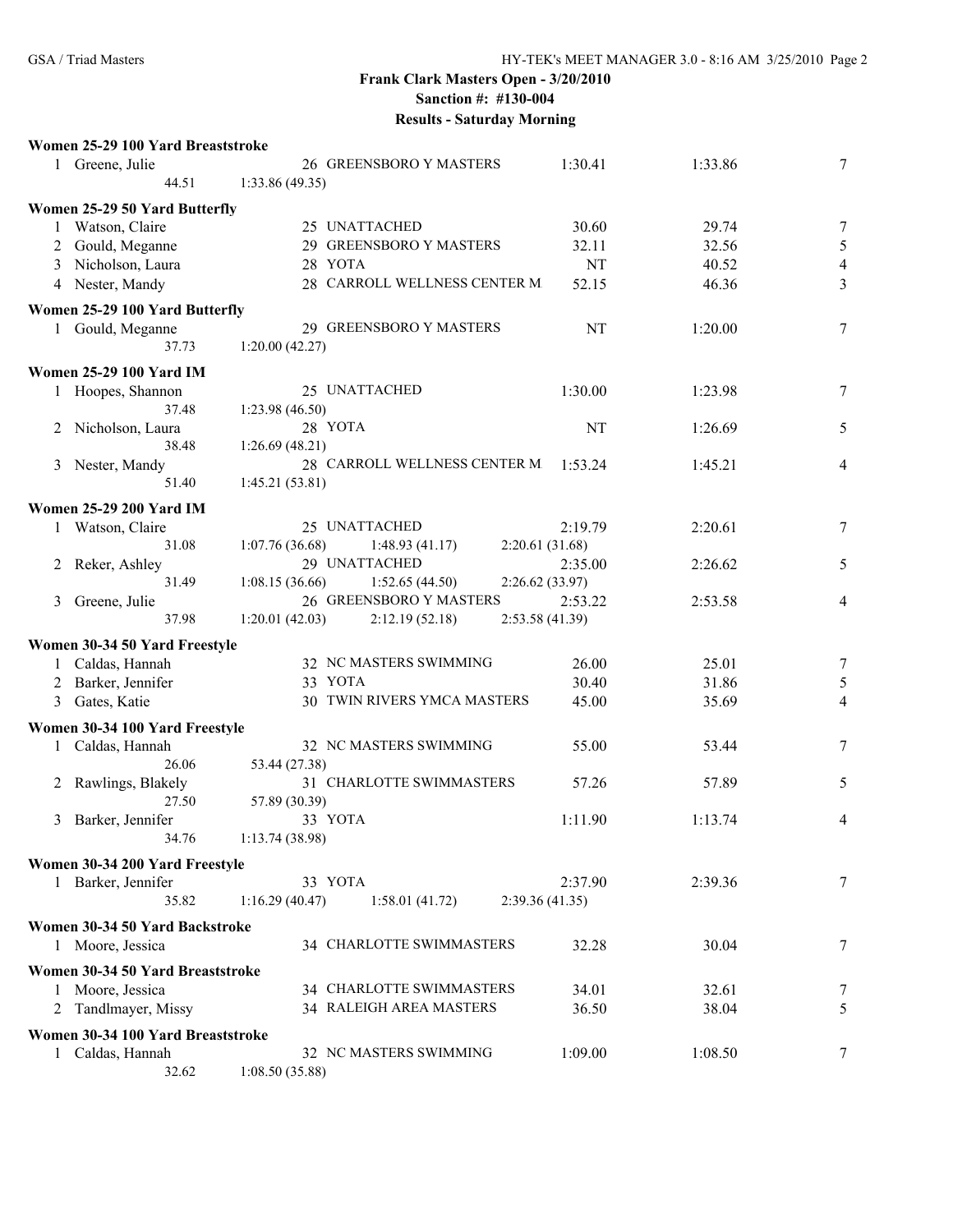|   | (Women 30-34 100 Yard Breaststroke) | $\frac{1}{2}$                     |                 |         |        |
|---|-------------------------------------|-----------------------------------|-----------------|---------|--------|
|   | 2 Moore, Jessica                    | 34 CHARLOTTE SWIMMASTERS          | 1:14.10         | 1:10.78 | 5      |
|   | 34.10                               | 1:10.78(36.68)                    |                 |         |        |
|   | 3 Tandlmayer, Missy                 | 34 RALEIGH AREA MASTERS           | 1:22.00         | 1:22.00 | 4      |
|   | 38.17                               | 1:22.00(43.83)                    |                 |         |        |
|   | Women 30-34 50 Yard Butterfly       |                                   |                 |         |        |
|   | 1 Barker, Jennifer                  | 33 YOTA                           | 38.40           | 37.32   | 7      |
|   | <b>Women 30-34 100 Yard IM</b>      |                                   |                 |         |        |
|   | 1 Caldas, Hannah                    | 32 NC MASTERS SWIMMING            | 1:03.00         | 1:00.99 | 7      |
|   | 28.44                               | 1:00.99(32.55)                    |                 |         |        |
| 2 | Moore, Jessica                      | 34 CHARLOTTE SWIMMASTERS          | 1:08.99         | 1:04.60 | 5      |
|   | 30.67                               | 1:04.60(33.93)                    |                 |         |        |
| 3 | Tandlmayer, Missy                   | 34 RALEIGH AREA MASTERS           | 1:18.00         | 1:15.60 | 4      |
|   | 35.19                               | 1:15.60(40.41)                    |                 |         |        |
|   |                                     |                                   |                 |         |        |
|   | <b>Women 30-34 200 Yard IM</b>      |                                   |                 |         |        |
|   | 1 Caldas, Hannah                    | 32 NC MASTERS SWIMMING            | 2:15.00         | 2:17.47 | 7      |
|   | 29.04                               | 1:03.54(34.50)<br>1:45.13(41.59)  | 2:17.47(32.34)  |         |        |
|   | 2 Rawlings, Blakely                 | 31 CHARLOTTE SWIMMASTERS          | 2:25.19         | 2:19.65 | 5      |
|   | 29.48                               | $1:05.19(35.71)$ $1:45.79(40.60)$ | 2:19.65 (33.86) |         |        |
|   | Women 35-39 50 Yard Freestyle       |                                   |                 |         |        |
|   | 1 Lindauer, Kerry                   | 35 CHARLOTTE SWIMMASTERS          | 25.30           | 25.47   | 7      |
|   | Women 35-39 100 Yard Freestyle      |                                   |                 |         |        |
|   | 1 Lindauer, Kerry                   | 35 CHARLOTTE SWIMMASTERS          | 56.20           | 56.54   | 7      |
|   | 26.62                               | 56.54 (29.92)                     |                 |         |        |
|   |                                     |                                   |                 |         |        |
|   | Women 35-39 50 Yard Backstroke      |                                   |                 |         |        |
|   | 1 Higgins, Julie                    | 36 GREENSBORO Y MASTERS           | 45.00           | 39.46   | 7      |
|   | Women 35-39 100 Yard Backstroke     |                                   |                 |         |        |
|   | 1 Higgins, Julie                    | 36 GREENSBORO Y MASTERS           | 1:40.00         | 1:26.98 | $\tau$ |
|   | 42.34                               | 1:26.98(44.64)                    |                 |         |        |
|   | Women 35-39 50 Yard Breaststroke    |                                   |                 |         |        |
|   | 1 Higgins, Julie                    | 36 GREENSBORO Y MASTERS           | NT              | 52.01   | 7      |
|   |                                     |                                   |                 |         |        |
|   | Women 35-39 100 Yard Breaststroke   |                                   |                 |         |        |
|   | 1 Lindauer, Kerry                   | 35 CHARLOTTE SWIMMASTERS          | 1:13.00         | 1:14.39 | $\tau$ |
|   | 34.81                               | 1:14.39(39.58)                    |                 |         |        |
|   | <b>Women 35-39 100 Yard IM</b>      |                                   |                 |         |        |
|   | 1 Lindauer, Kerry                   | 35 CHARLOTTE SWIMMASTERS          | 1:05.35         | 1:04.51 | 7      |
|   | 29.60                               | 1:04.51(34.91)                    |                 |         |        |
|   | 2 Higgins, Julie                    | <b>36 GREENSBORO Y MASTERS</b>    | 1:40.00         | 1:30.95 | 5      |
|   | 41.40                               | 1:30.95(49.55)                    |                 |         |        |
|   | Women 40-44 50 Yard Freestyle       |                                   |                 |         |        |
|   | 1 Fuss, Karen                       | 44 GRAND STRAND MASTERS SWIM      | 28.32           | 29.74   | 7      |
|   |                                     |                                   |                 |         |        |
|   | Women 40-44 100 Yard Freestyle      |                                   |                 |         |        |
|   | 1 Wall, Janet                       | 41 MECKLENBURG AQUATIC CLUB       | 1:12.00         | 1:14.46 | 7      |
|   | 35.37                               | 1:14.46(39.09)                    |                 |         |        |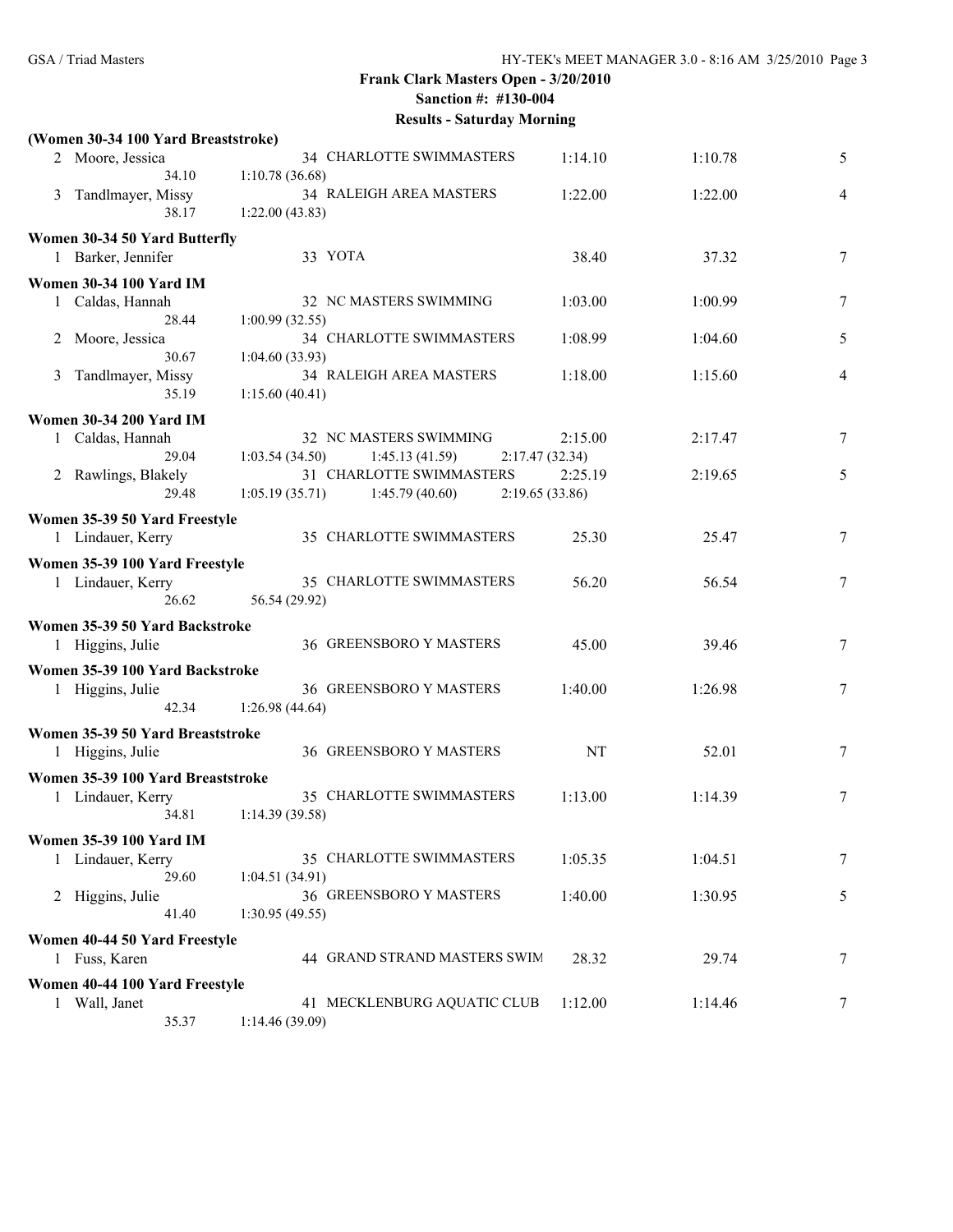|   | Women 40-44 200 Yard Freestyle       |                  |                                |                  |          |        |
|---|--------------------------------------|------------------|--------------------------------|------------------|----------|--------|
|   | 1 Fuss, Karen                        |                  | 44 GRAND STRAND MASTERS SWIM   | 2:26.69          | 2:25.88  | 7      |
|   | 34.38                                | 1:10.66(36.28)   | 1:47.85(37.19)                 | 2:25.88 (38.03)  |          |        |
| 2 | Dempsey, Michelle                    |                  | 40 MECKLENBURG AQUATIC CLUB    | 2:35.55          | 2:38.34  | 5      |
|   | 36.48                                | 1:16.41(39.93)   | 1:57.76(41.35)                 | 2:38.34(40.58)   |          |        |
|   | Women 40-44 50 Yard Backstroke       |                  |                                |                  |          |        |
|   | 1 Petzdd, Karen                      |                  | 41 GRAND STRAND MASTERS SWIM   | 35.00            | 36.86    | 7      |
|   | 2 Dempsey, Michelle                  |                  | 40 MECKLENBURG AQUATIC CLUB    | 35.86            | 37.95    | 5      |
|   |                                      |                  |                                |                  |          |        |
|   | Women 40-44 100 Yard Backstroke      |                  |                                |                  |          |        |
|   | 1 Petzdd, Karen                      |                  | 41 GRAND STRAND MASTERS SWIM   | 1:14.00          | 1:16.01  | $\tau$ |
|   | 36.54                                | 1:16.01(39.47)   | 40 MECKLENBURG AQUATIC CLUB    |                  |          |        |
|   | 2 Dempsey, Michelle<br>40.89         | 1:23.85(42.96)   |                                | 1:18.87          | 1:23.85  | 5      |
|   |                                      |                  |                                |                  |          |        |
|   | Women 40-44 50 Yard Breaststroke     |                  |                                |                  |          |        |
|   | 1 Fuss, Karen                        |                  | 44 GRAND STRAND MASTERS SWIM   | 37.69            | 39.60    | 7      |
|   | Women 40-44 50 Yard Butterfly        |                  |                                |                  |          |        |
|   | 1 Wall, Janet                        |                  | 41 MECKLENBURG AQUATIC CLUB    | NT               | 38.95    | 7      |
|   | <b>Women 40-44 100 Yard IM</b>       |                  |                                |                  |          |        |
|   | 1 Fuss, Karen                        |                  | 44 GRAND STRAND MASTERS SWIM   | 1:16.24          | 1:18.06  | 7      |
|   | 38.05                                | 1:18.06(40.01)   |                                |                  |          |        |
|   | 2 Wall, Janet                        |                  | 41 MECKLENBURG AQUATIC CLUB    | 1:22.00          | 1:25.04  | 5      |
|   | 40.56                                | 1:25.04(44.48)   |                                |                  |          |        |
|   |                                      |                  |                                |                  |          |        |
|   | Women 45-49 50 Yard Freestyle        |                  |                                |                  |          |        |
|   | 1 Nowak, Elizabeth                   |                  | <b>46 DUKE AQUATICS</b>        | 26.90            | 27.44    | 7      |
|   | 2 Rehanek, Rhonda                    |                  | 46 GRAND STRAND MASTERS SWIM   | 32.58            | 32.57    | 5      |
|   | Women 45-49 100 Yard Freestyle       |                  |                                |                  |          |        |
|   | 1 Rehanek, Rhonda                    |                  | 46 GRAND STRAND MASTERS SWIM   | 1:16.35          | 1:18.22  | 7      |
|   | 37.13                                | 1:18.22(41.09)   |                                |                  |          |        |
|   | Women 45-49 1000 Yard Freestyle      |                  |                                |                  |          |        |
|   | DECK SEEDED - POSITIVE CHECK IN REQD |                  |                                |                  |          |        |
|   | 1 McEachran, Frances                 |                  | <b>48 GREENSBORO Y MASTERS</b> | 12:45.00         | 12:45.49 | 7      |
|   | 33.70                                | 1:10.44(36.74)   | 1:48.11(37.67)                 | 2:26.65 (38.54)  |          |        |
|   | 3:05.40(38.75)                       | 3:44.07(38.67)   | 4:22.98 (38.91)                | 5:02.24(39.26)   |          |        |
|   | 5:41.43 (39.19)                      | 6:20.65(39.22)   | 6:59.46(38.81)                 | 7:38.82(39.36)   |          |        |
|   | 8:17.86(39.04)                       | 8:56.35 (38.49)  | 9:35.41 (39.06)                | 10:14.35 (38.94) |          |        |
|   | 10:52.88 (38.53)                     | 11:31.39 (38.51) | 12:09.15(37.76)                | 12:45.49 (36.34) |          |        |
|   | Women 45-49 50 Yard Backstroke       |                  |                                |                  |          |        |
|   | 1 Nowak, Elizabeth                   |                  | <b>46 DUKE AQUATICS</b>        | 33.80            | 32.14    | 7      |
|   | 2 McEachran, Frances                 |                  | 48 GREENSBORO Y MASTERS        | 33.00            | 32.15    | 5      |
|   | Women 45-49 100 Yard Backstroke      |                  |                                |                  |          |        |
|   |                                      |                  | <b>48 GREENSBORO Y MASTERS</b> | 1:13.00          | 1:12.14  | 7      |
|   | 1 McEachran, Frances<br>35.14        | 1:12.14(37.00)   |                                |                  |          |        |
|   |                                      |                  |                                |                  |          |        |
|   | Women 45-49 50 Yard Breaststroke     |                  |                                |                  |          |        |
|   | 1 Nowak, Elizabeth                   |                  | <b>46 DUKE AQUATICS</b>        | 34.50            | 35.33    | 7      |
| 2 | Rehanek, Rhonda                      |                  | 46 GRAND STRAND MASTERS SWIM   | 45.06            | 48.01    | 5      |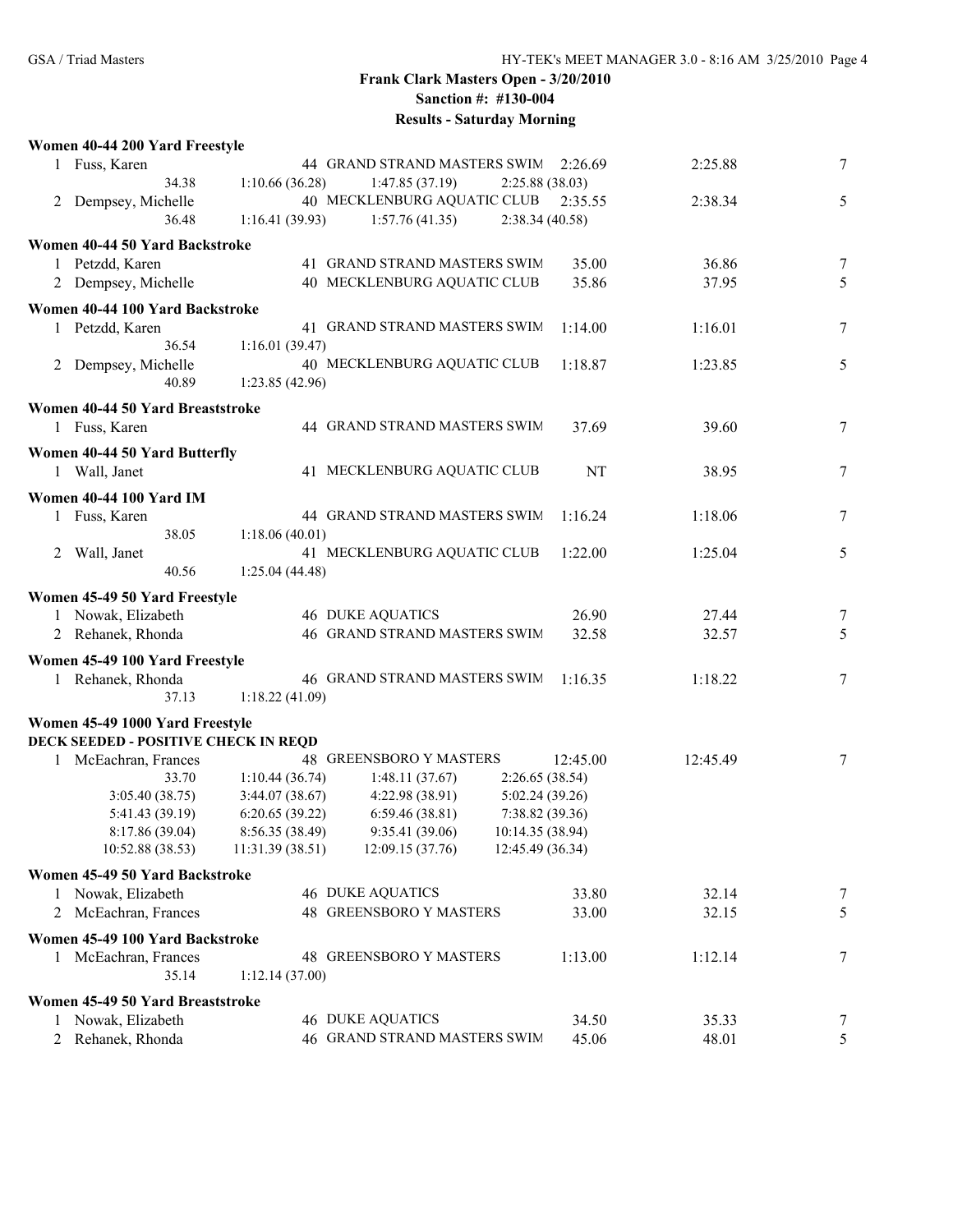|                | Women 45-49 100 Yard Breaststroke                     |                  |                                        |                  |          |          |                  |
|----------------|-------------------------------------------------------|------------------|----------------------------------------|------------------|----------|----------|------------------|
|                | 1 Nowak, Elizabeth                                    |                  | <b>46 DUKE AQUATICS</b>                |                  | 1:14.50  | 1:16.11  | 7                |
|                | 35.97                                                 | 1:16.11(40.14)   |                                        |                  |          |          |                  |
|                | 2 Rehanek, Rhonda                                     |                  | 46 GRAND STRAND MASTERS SWIM           |                  | 1:43.76  | 1:46.37  | 5                |
|                | 51.19                                                 | 1:46.37(55.18)   |                                        |                  |          |          |                  |
|                | Women 45-49 100 Yard Butterfly                        |                  |                                        |                  |          |          |                  |
|                | 1 McEachran, Frances                                  |                  | 48 GREENSBORO Y MASTERS                |                  | 1:15.00  | 1:19.61  | 7                |
|                | 37.13                                                 | 1:19.61(42.48)   |                                        |                  |          |          |                  |
|                | <b>Women 45-49 100 Yard IM</b>                        |                  |                                        |                  |          |          |                  |
|                | 1 Nowak, Elizabeth                                    |                  | <b>46 DUKE AQUATICS</b>                |                  | 1:06.50  | 1:08.20  | $\tau$           |
|                | 31.92                                                 | 1:08.20(36.28)   |                                        |                  |          |          |                  |
|                |                                                       |                  |                                        |                  |          |          |                  |
|                | Women 50-54 50 Yard Freestyle                         |                  |                                        |                  |          |          |                  |
|                | 1 Tiska, Patty                                        |                  | 50 TRIAD MASTERS SWIMMING              |                  | 30.55    | 30.50    | 7                |
|                | 2 Pujols, Maria                                       |                  | 50 GREENSBORO Y MASTERS                |                  | NT       | 41.17    | 5                |
|                | Women 50-54 100 Yard Freestyle                        |                  |                                        |                  |          |          |                  |
| 1              | Tiska, Patty                                          |                  | 50 TRIAD MASTERS SWIMMING              |                  | 1:15.00  | 1:11.71  | $\tau$           |
|                | 34.21                                                 | 1:11.71 (37.50)  |                                        |                  |          |          |                  |
|                | Women 50-54 200 Yard Freestyle                        |                  |                                        |                  |          |          |                  |
| 1              | Fisher, Barbie                                        |                  | 50 NORTH CAROLINA AQUATIC CLU          |                  | 2:32.86  | 2:33.00  | 7                |
|                | 35.94                                                 | 1:14.18(38.24)   | 1:54.31(40.13)                         | 2:33.00(38.69)   |          |          |                  |
| $\overline{2}$ | Richardson, Anita                                     |                  | 54 NC MASTERS SWIMMING                 |                  | 3:43.79  | 3:35.42  | 5                |
|                | 48.65                                                 | 1:42.78(54.13)   | 2:39.35(56.57)                         | 3:35.42(56.07)   |          |          |                  |
|                | Women 50-54 1000 Yard Freestyle                       |                  |                                        |                  |          |          |                  |
|                | DECK SEEDED - POSITIVE CHECK IN REQD                  |                  |                                        |                  |          |          |                  |
|                | 1 Fisher, Barbie                                      |                  | 50 NORTH CAROLINA AQUATIC CLU 13:53.97 |                  |          | 13:54.77 | 7                |
|                | 37.14                                                 | 1:16.76(39.62)   | 1:58.14(41.38)                         | 2:40.05 (41.91)  |          |          |                  |
|                | 3:21.93 (41.88)                                       | 4:04.27(42.34)   | 4:47.27(43.00)                         | 5:29.03 (41.76)  |          |          |                  |
|                | 6:11.39(42.36)                                        | 6:53.73(42.34)   | 7:36.10(42.37)                         | 8:18.85(42.75)   |          |          |                  |
|                | 9:01.12(42.27)                                        | 9:43.62(42.50)   | 10:25.70(42.08)                        | 11:07.69 (41.99) |          |          |                  |
|                | 11:50.01 (42.32)                                      | 12:32.04(42.03)  | 13:14.05(42.01)                        | 13:54.77 (40.72) |          |          |                  |
| 2              | Kammer, Maryellen                                     |                  | 52 GREENSBORO Y MASTERS                |                  | 16:00.00 | 14:01.39 | 5                |
|                | 40.85                                                 | 1:22.18(41.33)   | 2:04.55(42.37)                         | 2:47.12(42.57)   |          |          |                  |
|                | 3:29.94(42.82)                                        | 4:12.78(42.84)   | 4:56.08(43.30)                         | 5:38.51(42.43)   |          |          |                  |
|                | 6:20.89(42.38)                                        | 7:03.83(42.94)   | 7:45.82 (41.99)                        | 8:28.06(42.24)   |          |          |                  |
|                | 9:10.09(42.03)                                        | 9:52.48(42.39)   | 10:35.24(42.76)                        | 11:17.65 (42.41) |          |          |                  |
|                | 11:59.85 (42.20)                                      | 12:42.45 (42.60) | 13:24.09 (41.64)                       | 14:01.39 (37.30) |          |          |                  |
|                |                                                       |                  |                                        |                  |          |          |                  |
|                | Women 50-54 50 Yard Backstroke<br>1 Richardson, Anita |                  | 54 NC MASTERS SWIMMING                 |                  | 45.64    | 47.63    | $\boldsymbol{7}$ |
|                |                                                       |                  | 50 GREENSBORO Y MASTERS                |                  |          | 50.81    |                  |
|                | 2 Pujols, Maria                                       |                  |                                        |                  | NT       |          | 5                |
|                | Women 50-54 50 Yard Breaststroke                      |                  |                                        |                  |          |          |                  |
|                | 1 Pujols, Maria                                       |                  | 50 GREENSBORO Y MASTERS                |                  | NT       | 51.13    | 7                |
|                | Women 50-54 100 Yard Breaststroke                     |                  |                                        |                  |          |          |                  |
|                | 1 Pujols, Maria                                       |                  | 50 GREENSBORO Y MASTERS                |                  | NT       | 1:50.53  | 7                |
|                | 51.90                                                 | 1:50.53(58.63)   |                                        |                  |          |          |                  |
|                | Women 50-54 50 Yard Butterfly                         |                  |                                        |                  |          |          |                  |
|                | Tiska, Patty                                          |                  | 50 TRIAD MASTERS SWIMMING              |                  | 35.82    | 35.04    | 7                |
|                |                                                       |                  |                                        |                  |          |          |                  |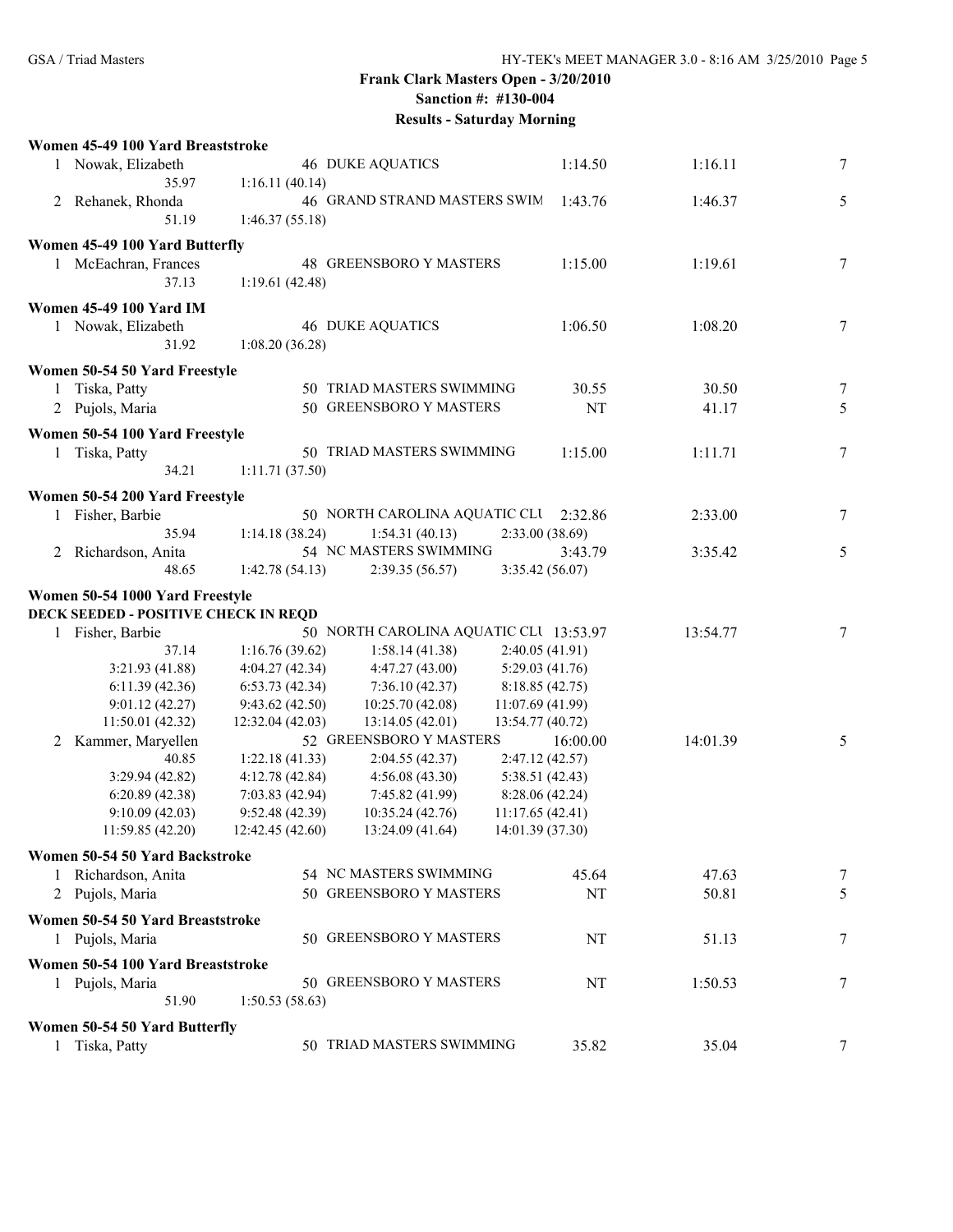|   | Women 50-54 100 Yard Butterfly              |                    |                                       |                   |          |          |                  |
|---|---------------------------------------------|--------------------|---------------------------------------|-------------------|----------|----------|------------------|
|   | 1 Fisher, Barbie                            |                    | 50 NORTH CAROLINA AQUATIC CLU 1:18.53 |                   |          | 1:16.75  | $\boldsymbol{7}$ |
|   | 35.98                                       | 1:16.75(40.77)     |                                       |                   |          |          |                  |
|   | <b>Women 50-54 100 Yard IM</b>              |                    |                                       |                   |          |          |                  |
|   | 1 Pujols, Maria                             |                    | 50 GREENSBORO Y MASTERS               |                   | NT       | 1:43.26  | $\overline{7}$   |
|   | 49.69                                       | 1:43.26(53.57)     |                                       |                   |          |          |                  |
|   |                                             |                    |                                       |                   |          |          |                  |
|   | Women 55-59 50 Yard Freestyle               |                    | 56 GRAND STRAND MASTERS SWIM          |                   | 36.54    | 35.95    | $\overline{7}$   |
|   | 1 Childers, Judy                            |                    |                                       |                   |          |          |                  |
|   | 2 Maynard, Rita                             |                    | 58 TWIN RIVERS YMCA MASTERS           |                   | 1:07.28  | 1:04.84  | 5                |
|   | Women 55-59 100 Yard Freestyle              |                    |                                       |                   |          |          |                  |
|   | 1 Leach, Debbie                             |                    | 55 TRIAD MASTERS SWIMMING             |                   | 1:38.00  | 1:31.45  | $\sqrt{ }$       |
|   | 44.09                                       | 1:31.45(47.36)     |                                       |                   |          |          |                  |
|   | 2 Maynard, Rita                             |                    | 58 TWIN RIVERS YMCA MASTERS           |                   | 2:17.94  | 2:02.67  | 5                |
|   | 57.44                                       | 2:02.67(1:05.23)   |                                       |                   |          |          |                  |
|   | Women 55-59 200 Yard Freestyle              |                    |                                       |                   |          |          |                  |
|   | 1 Maynard, Rita                             |                    | 58 TWIN RIVERS YMCA MASTERS           |                   | 4:48.37  | 4:28.35  | $\overline{7}$   |
|   | 59.61                                       | 2:05.67(1:06.06)   | 3:17.08(1:11.41)                      | 4:28.35(1:11.27)  |          |          |                  |
|   |                                             |                    |                                       |                   |          |          |                  |
|   | Women 55-59 50 Yard Breaststroke            |                    |                                       |                   |          |          |                  |
|   | 1 Childers, Judy                            |                    | 56 GRAND STRAND MASTERS SWIM          |                   | 42.66    | 43.58    | 7                |
|   | Women 55-59 100 Yard Breaststroke           |                    |                                       |                   |          |          |                  |
|   | 1 Childers, Judy                            |                    | 56 GRAND STRAND MASTERS SWIM          |                   | 1:34.98  | 1:34.02  | $\sqrt{ }$       |
|   | 45.05                                       | 1:34.02(48.97)     |                                       |                   |          |          |                  |
|   | <b>Women 55-59 100 Yard IM</b>              |                    |                                       |                   |          |          |                  |
|   | 1 Leach, Debbie                             |                    | 55 TRIAD MASTERS SWIMMING             |                   | 1:45.00  | 1:40.97  | 7                |
|   | 51.20                                       | 1:40.97(49.77)     |                                       |                   |          |          |                  |
|   |                                             |                    |                                       |                   |          |          |                  |
|   | Women 60-64 50 Yard Freestyle               |                    |                                       |                   |          |          |                  |
|   | 1 Black, Roseanne                           |                    | 61 CARROLL WELLNESS CENTER M          |                   | 39.27    | 39.19    | $\overline{7}$   |
|   | 2 Meeteren, Greta van                       |                    | 63 TWIN RIVERS YMCA MASTERS           |                   | 40.80    | 42.11    | 5                |
|   | 3 Klotz, Camille                            |                    | 64 TWIN RIVERS YMCA MASTERS           |                   | 58.00    | 54.48    | $\overline{4}$   |
|   | Women 60-64 100 Yard Freestyle              |                    |                                       |                   |          |          |                  |
|   | 1 Klotz, Camille                            |                    | 64 TWIN RIVERS YMCA MASTERS           |                   | 2:10.00  | 2:02.83  | $\overline{7}$   |
|   | 57.98                                       | 2:02.83(1:04.85)   |                                       |                   |          |          |                  |
|   |                                             |                    |                                       |                   |          |          |                  |
|   | Women 60-64 500 Yard Freestyle              |                    |                                       |                   |          |          |                  |
|   | <b>DECK SEEDED - POSITIVE CHECK IN REQD</b> |                    | 63 TWIN RIVERS YMCA MASTERS           |                   | 8:10.00  |          |                  |
|   | 1 Meeteren, Greta van                       |                    |                                       |                   |          | 8:12.91  | $\boldsymbol{7}$ |
|   | 45.30<br>4:04.34 (48.93)                    | 1:34.88(49.58)     | 2:25.17 (50.29)                       | 3:15.41(50.24)    |          |          |                  |
|   |                                             | 4:53.29 (48.95)    | 5:43.22 (49.93)                       | 6:33.29(50.07)    |          |          |                  |
|   | 7:23.09 (49.80)                             | 8:12.91 (49.82)    | 64 TWIN RIVERS YMCA MASTERS           |                   |          |          |                  |
| 2 | Klotz, Camille<br>1:04.85                   | 2:16.86(1:12.01)   | 3:27.24(1:10.38)                      | 4:38.14 (1:10.90) | 14:35.00 | 11:38.29 | 5                |
|   |                                             | 7:01.39 (1:11.43)  | 8:13.72 (1:12.33)                     | 9:24.15(1:10.43)  |          |          |                  |
|   | 5:49.96 (1:11.82)<br>10:32.70 (1:08.55)     | 11:38.29 (1:05.59) |                                       |                   |          |          |                  |
|   |                                             |                    |                                       |                   |          |          |                  |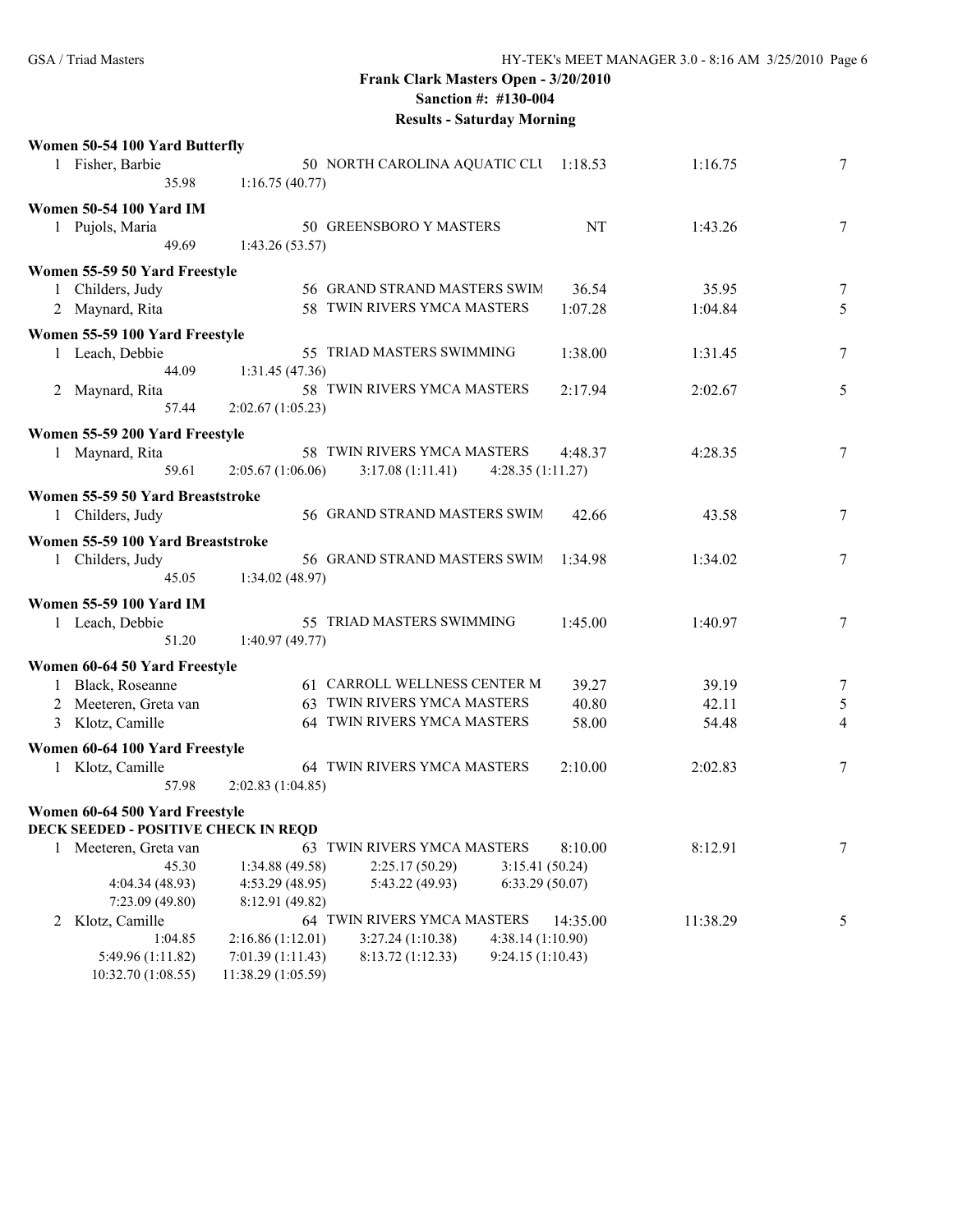#### **Women 60-64 1000 Yard Freestyle DECK SEEDED - POSITIVE CHECK IN REQD**

| DECK SEEDED - POSITIVE CHECK IN REQD |                    |                                          |          |          |                 |
|--------------------------------------|--------------------|------------------------------------------|----------|----------|-----------------|
| Klotz, Camille<br>$\mathbf{1}$       |                    | 64 TWIN RIVERS YMCA MASTERS              | 25:04.00 | 23:27.29 | $7\overline{ }$ |
| 1:01.85                              | 2:10.30(1:08.45)   | 3:20.41(1:10.11)<br>4:32.82(1:12.41)     |          |          |                 |
| 5:44.61 (1:11.79)                    | 6:54.92(1:10.31)   | 9:18.43(1:11.03)<br>8:07.40(1:12.48)     |          |          |                 |
| 10:29.94(1:11.51)                    | 11:42.94(1:13.00)  | 12:54.05(1:11.11)<br>14:05.52 (1:11.47)  |          |          |                 |
| 15:17.10 (1:11.58)                   | 16:26.49 (1:09.39) | 18:47.74 (1:11.51)<br>17:36.23(1:09.74)  |          |          |                 |
| 19:59.77 (1:12.03)                   | 21:10.97 (1:11.20) | 22:21.27 (1:10.30)<br>23:27.29 (1:06.02) |          |          |                 |
| Women 60-64 50 Yard Backstroke       |                    |                                          |          |          |                 |
| 1 Black, Roseanne                    |                    | 61 CARROLL WELLNESS CENTER M             | 46.81    | 46.76    | $\tau$          |
|                                      |                    |                                          |          |          |                 |
| Women 60-64 50 Yard Breaststroke     |                    |                                          |          |          |                 |
| 1 Black, Roseanne                    |                    | 61 CARROLL WELLNESS CENTER M             | 46.90    | 46.78    | 7               |
| 2 Meeteren, Greta van                |                    | 63 TWIN RIVERS YMCA MASTERS              | 46.80    | 47.36    | 5               |
| Women 60-64 100 Yard Breaststroke    |                    |                                          |          |          |                 |
| Black, Roseanne<br>$\mathbf{1}$      |                    | 61 CARROLL WELLNESS CENTER M             | 1:43.86  | 1:42.35  | $\tau$          |
| 48.27                                | 1:42.35(54.08)     |                                          |          |          |                 |
| 2 Meeteren, Greta van                |                    | 63 TWIN RIVERS YMCA MASTERS              | 1:43.00  | 1:45.74  | 5               |
| 50.41                                | 1:45.74(55.33)     |                                          |          |          |                 |
|                                      |                    |                                          |          |          |                 |
| <b>Women 60-64 100 Yard IM</b>       |                    |                                          |          |          |                 |
| 1 Black, Roseanne                    |                    | 61 CARROLL WELLNESS CENTER M             | 1:38.69  | 1:37.72  | 7               |
| 46.86                                | 1:37.72 (50.86)    |                                          |          |          |                 |
| Women 65-69 100 Yard Freestyle       |                    |                                          |          |          |                 |
| 1 Hovey, Mary Anna                   |                    | <b>66 DURHAM AREA MASTERS</b>            | 1:33.78  | 1:33.27  | $\tau$          |
| 44.83                                | 1:33.27(48.44)     |                                          |          |          |                 |
| Women 65-69 100 Yard Backstroke      |                    |                                          |          |          |                 |
| 1 Hovey, Mary Anna                   |                    | <b>66 DURHAM AREA MASTERS</b>            | 1:52.59  | 1:49.71  | 7               |
| 1:51.21                              | 1:49.71()          |                                          |          |          |                 |
|                                      |                    |                                          |          |          |                 |
| <b>Women 65-69 100 Yard IM</b>       |                    |                                          |          |          |                 |
| 1 Hovey, Mary Anna                   |                    | <b>66 DURHAM AREA MASTERS</b>            | 1:56.16  | 1:50.81  | 7               |
| 54.82                                | 1:50.81 (55.99)    |                                          |          |          |                 |
| <b>Women 65-69 200 Yard IM</b>       |                    |                                          |          |          |                 |
| 1 Hovey, Mary Anna                   |                    | <b>66 DURHAM AREA MASTERS</b>            | 4:09.51  | 4:11.89  | $\tau$          |
| 1:00.68                              | 2:00.49(59.81)     | 3:17.08(1:16.59)<br>4:11.89(54.81)       |          |          |                 |
| Women 90-94 200 Yard Freestyle       |                    |                                          |          |          |                 |
| 1 Willard, Juanita                   |                    | 90 TWIN RIVERS YMCA MASTERS              | NT       | 7:27.74  | 7               |
| 1:43.40                              | 3:42.91(1:59.51)   | 5:38.82(1:55.91)<br>7:27.74 (1:48.92)    |          |          |                 |
|                                      |                    |                                          |          |          |                 |
| Women 90-94 50 Yard Breaststroke     |                    |                                          |          |          |                 |
| 1 Willard, Juanita                   |                    | 90 TWIN RIVERS YMCA MASTERS              | NT       | 2:45.95  | 7               |
| Men 18-24 50 Yard Freestyle          |                    |                                          |          |          |                 |
| Bethune, McNeil<br>1                 |                    | 23 NC MASTERS SWIMMING                   | 23.80    | 23.73    | 7               |
| Spencer, Paul<br>2                   |                    | 23 RALEIGH AREA MASTERS                  | 28.30    | 27.17    | 5               |
| 3 Moore, Bryton                      |                    | 22 NC MASTERS SWIMMING                   | 28.00    | 27.52    | 4               |
|                                      |                    |                                          |          |          |                 |
| Men 18-24 100 Yard Freestyle         |                    |                                          |          |          |                 |
| Spencer, Paul<br>$\mathbf{1}$        |                    | 23 RALEIGH AREA MASTERS                  | 1:05.10  | 1:02.15  | 7               |
| 30.56                                | 1:02.15(31.59)     |                                          |          |          |                 |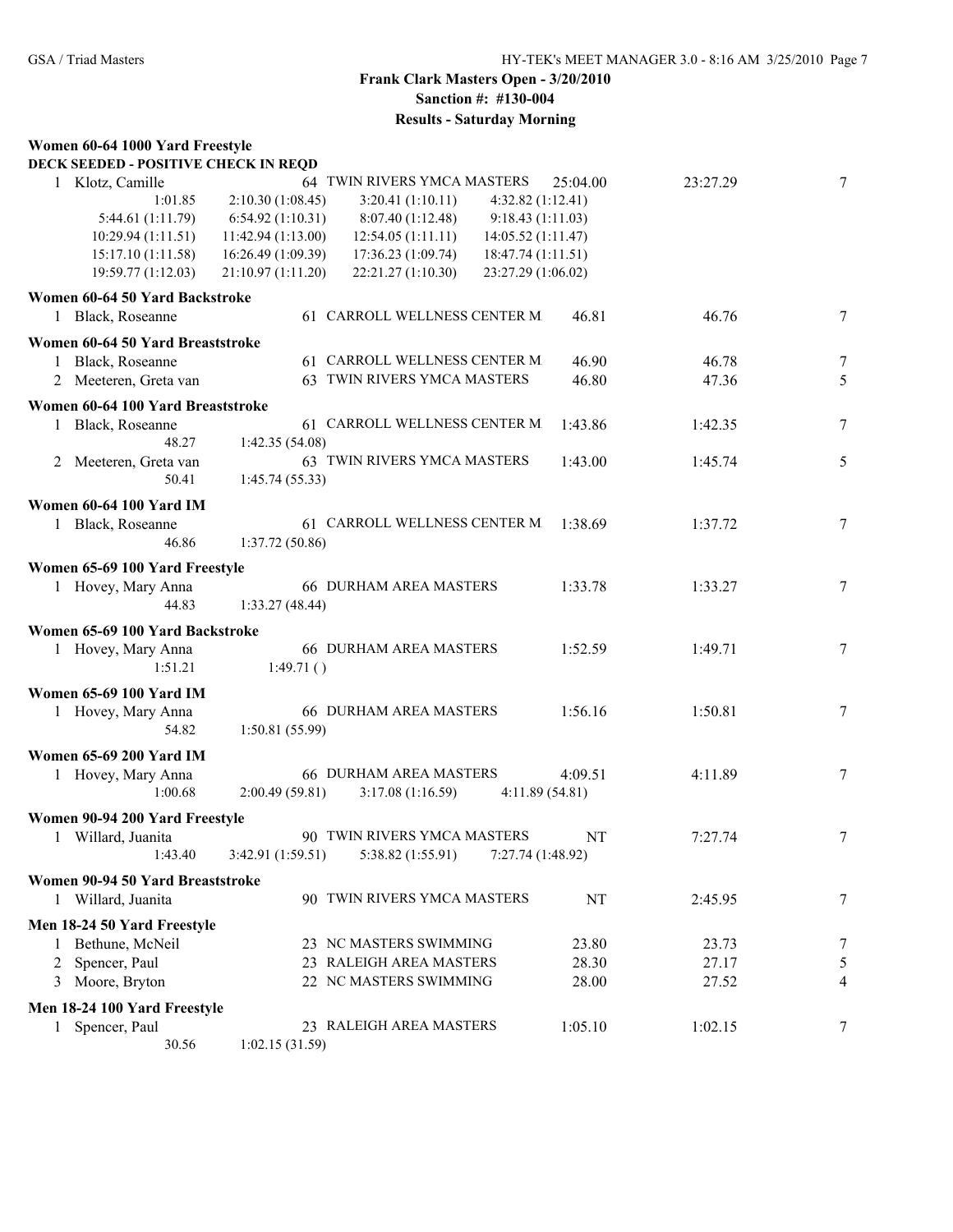| Men 18-24 50 Yard Butterfly          |                                                        |          |          |                |
|--------------------------------------|--------------------------------------------------------|----------|----------|----------------|
| 1 Bethune, McNeil                    | 23 NC MASTERS SWIMMING                                 | 27.80    | 26.84    | 7              |
| 2 Moore, Bryton                      | 22 NC MASTERS SWIMMING                                 | 31.00    | 30.70    | 5              |
| <b>Men 18-24 100 Yard IM</b>         |                                                        |          |          |                |
| Spencer, Paul<br>$\mathbf{1}$        | 23 RALEIGH AREA MASTERS                                | 1:19.00  | 1:12.91  | 7              |
| 34.16                                | 1:12.91(38.75)                                         |          |          |                |
| Men 25-29 50 Yard Freestyle          |                                                        |          |          |                |
| 1 Bain, Bradley                      | 25 ROCKY MOUNT Y MASTERS                               | 21.99    | 22.51    | 7              |
| 2 Horton, Ben                        | 27 MECKLENBURG AQUATIC CLUB                            | 24.10    | 24.58    | $\mathfrak{S}$ |
| 3 Caruth, Joseph                     | 28 NC MASTERS SWIMMING                                 | 26.00    | 26.30    | 4              |
|                                      |                                                        |          |          |                |
| Men 25-29 100 Yard Freestyle         |                                                        |          |          |                |
| 1 Bain, Bradley                      | 25 ROCKY MOUNT Y MASTERS                               | 48.89    | 50.38    | 7              |
| 24.64                                | 50.38 (25.74)                                          |          |          |                |
| Watson, Thomas<br>2                  | 26 UNATTACHED                                          | 56.00    | 51.83    | 5              |
| 25.82                                | 51.83 (26.01)                                          |          |          |                |
| Horton, Ben<br>3<br>27.99            | 27 MECKLENBURG AQUATIC CLUB                            | 57.00    | 57.06    | 4              |
|                                      | 57.06 (29.07)<br>28 NC MASTERS SWIMMING                |          |          |                |
| Caruth, Joseph<br>4<br>27.72         | 57.31 (29.59)                                          | 57.00    | 57.31    | 3              |
|                                      |                                                        |          |          |                |
| Men 25-29 200 Yard Freestyle         |                                                        |          |          |                |
| 1 Caruth, Joseph                     | 28 NC MASTERS SWIMMING                                 | 2:06.00  | 2:09.85  | 7              |
| 29.06                                | 1:01.75(32.69)<br>1:35.91(34.16)<br>2:09.85 (33.94)    |          |          |                |
| Men 25-29 1000 Yard Freestyle        |                                                        |          |          |                |
| DECK SEEDED - POSITIVE CHECK IN REQD |                                                        |          |          |                |
| 1 Caruth, Joseph                     | 28 NC MASTERS SWIMMING                                 | 12:32.00 | 11:56.45 | 7              |
| 30.60                                | 1:04.75(34.15)<br>1:39.94(35.19)<br>2:15.67(35.73)     |          |          |                |
| 2:51.28(35.61)                       | 3:26.97(35.69)<br>4:03.19(36.22)<br>4:40.10 (36.91)    |          |          |                |
| 5:17.19(37.09)                       | 5:54.87 (37.68)<br>6:32.16(37.29)<br>7:09.33(37.17)    |          |          |                |
| 7:45.74(36.41)                       | 8:22.00(36.26)<br>8:58.59 (36.59)<br>9:35.47 (36.88)   |          |          |                |
| 10:11.43(35.96)                      | 10:47.21 (35.78)<br>11:22.60(35.39)<br>11:56.45(33.85) |          |          |                |
| Men 25-29 100 Yard Backstroke        |                                                        |          |          |                |
| 1 Caruth, Joseph                     | 28 NC MASTERS SWIMMING                                 | 1:30.00  | 1:24.60  | 7              |
| 41.44                                | 1:24.60(43.16)                                         |          |          |                |
| Men 25-29 50 Yard Butterfly          |                                                        |          |          |                |
| 1 Bain, Bradley                      | 25 ROCKY MOUNT Y MASTERS                               | 24.49    | 25.14    | 7              |
| 2 Watson, Thomas                     | 26 UNATTACHED                                          | 29.00    | 25.80    | 5              |
|                                      |                                                        |          |          |                |
| Men 25-29 100 Yard IM                |                                                        |          |          |                |
| 1 Horton, Ben                        | 27 MECKLENBURG AQUATIC CLUB                            | 1:03.37  | 1:04.27  | 7              |
| 29.25                                | 1:04.27(35.02)                                         |          |          |                |
| <b>Men 25-29 200 Yard IM</b>         |                                                        |          |          |                |
| 1 Watson, Thomas                     | 26 UNATTACHED                                          | 2:20.00  | 2:14.37  | 7              |
| 27.35                                | 1:02.12(34.77)<br>1:43.30(41.18)<br>2:14.37(31.07)     |          |          |                |
| Men 30-34 50 Yard Freestyle          |                                                        |          |          |                |
| 1 Harman, Derek                      | 30 VIRGINIA MASTERS SWIM TEAM                          | 28.00    | 25.49    | 7              |
| 2 Nino-Acosta, Hernan                | 33 SAMS                                                | 30.10    | 29.32    | 5              |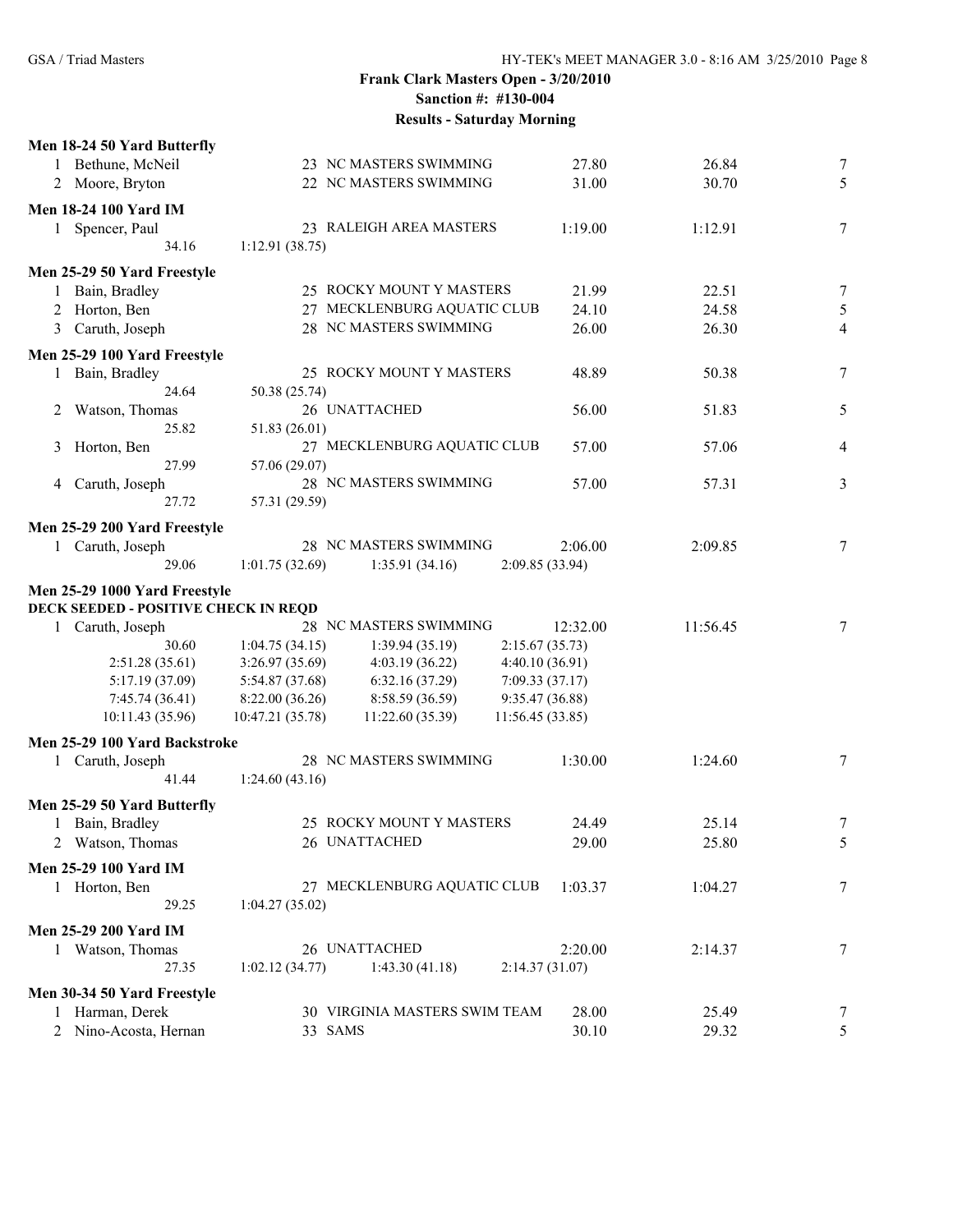| Men 30-34 100 Yard Freestyle    |                                  |                |         |                |
|---------------------------------|----------------------------------|----------------|---------|----------------|
| 1 McFetters, Erik               | 34 NC MASTERS SWIMMING           | 55.00          | 1:00.11 | 7              |
| 28.15                           | 1:00.11(31.96)                   |                |         |                |
| Nino-Acosta, Hernan<br>2        | 33 SAMS                          | 1:17.25        | 1:07.41 | 5              |
| 31.44                           | 1:07.41(35.97)                   |                |         |                |
|                                 |                                  |                |         |                |
| Men 30-34 200 Yard Freestyle    |                                  |                |         |                |
| 1 McFetters, Erik               | 34 NC MASTERS SWIMMING           | 2:05.00        | 2:11.72 | 7              |
| 28.91                           | 1:00.76(31.85)<br>1:35.15(34.39) | 2:11.72(36.57) |         |                |
| Men 30-34 50 Yard Backstroke    |                                  |                |         |                |
| 1 Harman, Derek                 | 30 VIRGINIA MASTERS SWIM TEAM    | 35.00          | 31.01   | 7              |
| Men 30-34 50 Yard Breaststroke  |                                  |                |         |                |
| 1 Harman, Derek                 | 30 VIRGINIA MASTERS SWIM TEAM    | 35.00          | 33.08   | 7              |
|                                 | 33 SAMS                          | 39.40          |         |                |
| --- Nino-Acosta, Hernan         |                                  |                | DQ      |                |
| Men 30-34 100 Yard Breaststroke |                                  |                |         |                |
| 1 Harman, Derek                 | 30 VIRGINIA MASTERS SWIM TEAM    | NT             | 1:11.69 | 7              |
| 34.12                           | 1:11.69(37.57)                   |                |         |                |
| Nino-Acosta, Hernan             | 33 SAMS                          | 1:26.05        | DQ      |                |
| 37.63                           | DQ (42.16)                       |                |         |                |
| Men 30-34 50 Yard Butterfly     |                                  |                |         |                |
| 1 Harman, Derek                 | 30 VIRGINIA MASTERS SWIM TEAM    | 30.00          | 28.63   |                |
|                                 | 34 NC MASTERS SWIMMING           | 28.00          |         | 7              |
| 2 McFetters, Erik               |                                  |                | 31.82   | $\mathfrak s$  |
| 3 Nino-Acosta, Hernan           | 33 SAMS                          | 34.15          | 32.81   | $\overline{4}$ |
| <b>Men 30-34 100 Yard IM</b>    |                                  |                |         |                |
| 1 Harman, Derek                 | 30 VIRGINIA MASTERS SWIM TEAM    | 1:09.00        | 1:04.04 | 7              |
| 29.32                           | 1:04.04(34.72)                   |                |         |                |
| McFetters, Erik                 | 34 NC MASTERS SWIMMING           | 1:10.00        | 1:11.39 | 5              |
| 34.24                           | 1:11.39(37.15)                   |                |         |                |
| Nino-Acosta, Hernan             | 33 SAMS                          | 1:18.00        | DQ      |                |
| 35.20                           | DQ (39.62)                       |                |         |                |
| <b>Men 30-34 200 Yard IM</b>    |                                  |                |         |                |
|                                 | 34 NC MASTERS SWIMMING           | 2:30.00        |         |                |
| 1 McFetters, Erik               |                                  |                | 2:35.44 | 7              |
| 33.49                           | 1:59.48(45.15)<br>1:14.33(40.84) | 2:35.44(35.96) |         |                |
| 2 Nino-Acosta, Hernan           | 33 SAMS                          | 3:05.00        | 2:48.41 | 5              |
| 33.91                           | 2:07.01(49.06)<br>1:17.95(44.04) | 2:48.41(41.40) |         |                |
| Men 35-39 50 Yard Freestyle     |                                  |                |         |                |
| 1 Davis, Matt                   | 37 DURHAM AREA MASTERS           | 24.41          | 25.05   | 7              |
| McCune, Ian                     | 39 UNATTACHED                    | 31.00          | 25.31   | 5              |
| Guthrie, Tom<br>3               | 35 TRIAD MASTERS SWIMMING        | 35.00          | 28.12   | 4              |
|                                 |                                  |                |         |                |
| Men 35-39 100 Yard Freestyle    |                                  |                |         |                |
| Davis, Matt<br>1                | 37 DURHAM AREA MASTERS           | 54.72          | 55.94   | 7              |
| 27.34                           | 55.94 (28.60)                    |                |         |                |
| Guthrie, Tom<br>2               | 35 TRIAD MASTERS SWIMMING        | 1:10.00        | 1:02.23 | 5              |
| 30.16                           | 1:02.23(32.07)                   |                |         |                |
| Men 35-39 200 Yard Freestyle    |                                  |                |         |                |
| 1 Guthrie, Tom                  | 35 TRIAD MASTERS SWIMMING        | 2:30.00        | 2:19.85 | 7              |
| 31.87                           | 1:07.59(35.72)<br>1:44.80(37.21) | 2:19.85(35.05) |         |                |
|                                 |                                  |                |         |                |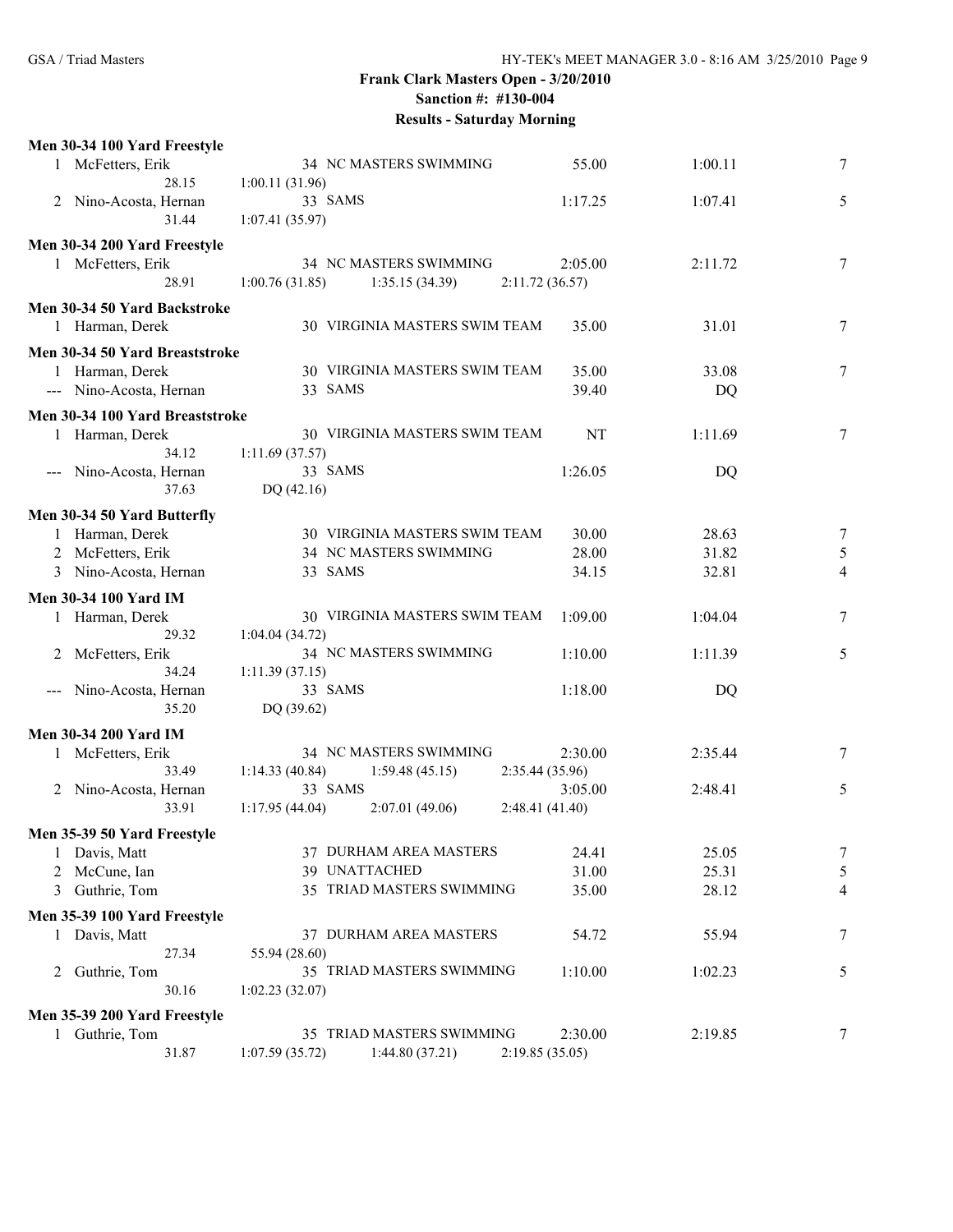|              | Men 35-39 50 Yard Breaststroke             |                |                              |                 |         |                |
|--------------|--------------------------------------------|----------------|------------------------------|-----------------|---------|----------------|
|              | 1 McCune, Ian                              |                | 39 UNATTACHED                | 39.00           | 31.51   | 7              |
|              | Men 35-39 100 Yard Breaststroke            |                |                              |                 |         |                |
|              | 1 McCune, Ian                              |                | 39 UNATTACHED                | 1:26.00         | 1:09.03 | 7              |
|              | 32.44                                      | 1:09.03(36.59) |                              |                 |         |                |
|              | Men 35-39 50 Yard Butterfly                |                |                              |                 |         |                |
|              | 1 McCune, Ian                              |                | 39 UNATTACHED                | 36.00           | 31.29   | 7              |
|              | Men 35-39 100 Yard IM                      |                |                              |                 |         |                |
|              | 1 Davis, Matt                              |                | 37 DURHAM AREA MASTERS       | 1:05.05         | 1:06.41 | 7              |
|              | 31.46                                      | 1:06.41(34.95) |                              |                 |         |                |
|              |                                            |                |                              |                 |         |                |
| $\mathbf{1}$ | Men 40-44 50 Yard Freestyle<br>Kothe, Mark |                | 43 GRAND STRAND MASTERS SWIM | 24.50           | 24.01   | 7              |
| 2            | Dalpiaz, Steve                             |                | 44 UNATTACHED                | 27.74           | 26.99   |                |
|              | 3 Lyons, Brent                             |                | 42 NC MASTERS SWIMMING       | 27.70           | 27.45   | 5              |
|              |                                            |                |                              |                 |         |                |
|              | Men 40-44 100 Yard Freestyle               |                |                              |                 |         |                |
|              | 1 Kothe, Mark                              |                | 43 GRAND STRAND MASTERS SWIM | 53.00           | 53.47   | 7              |
|              | 25.90                                      | 53.47 (27.57)  | 41 UNATTACHED                | 56.00           | 57.23   |                |
|              | 2 Lynch, Ted<br>27.81                      | 57.23 (29.42)  |                              |                 |         | 5              |
| 3            | O'Neil, Jeff                               |                | 43 UNATTACHED                | 56.69           | 57.77   | 4              |
|              | 27.72                                      | 57.77 (30.05)  |                              |                 |         |                |
|              | 4 Lyons, Brent                             |                | 42 NC MASTERS SWIMMING       | 1:01.35         | 1:00.23 | 3              |
|              | 28.76                                      | 1:00.23(31.47) |                              |                 |         |                |
| 5            | Dalpiaz, Steve                             |                | 44 UNATTACHED                | NT              | 1:01.99 | $\overline{2}$ |
|              | 29.27                                      | 1:01.99(32.72) |                              |                 |         |                |
|              | Men 40-44 200 Yard Freestyle               |                |                              |                 |         |                |
|              | 1 Kothe, Mark                              |                | 43 GRAND STRAND MASTERS SWIM | 1:55.00         | 1:58.06 | 7              |
|              | 27.55                                      | 56.79 (29.24)  | 1:26.89(30.10)               | 1:58.06(31.17)  |         |                |
|              | 2 Dalpiaz, Steve                           |                | 44 UNATTACHED                | 2:38.00         | 2:32.37 | 5              |
|              | 35.02                                      | 1:13.04(38.02) | 1:53.84(40.80)               | 2:32.37 (38.53) |         |                |
|              | Men 40-44 500 Yard Freestyle               |                |                              |                 |         |                |
|              | DECK SEEDED - POSITIVE CHECK IN REQD       |                |                              |                 |         |                |
|              | 1 O'Connell, Daniel                        | 44 TYDE        |                              | 5:40.00         | 6:32.23 | 7              |
|              | 34.05                                      | 1:10.55(36.50) |                              |                 |         |                |
|              | 3:50.21()                                  | 4:31.61(41.40) |                              |                 |         |                |
|              | 5:53.11()                                  | 6:32.23(39.12) |                              |                 |         |                |
|              | Men 40-44 50 Yard Backstroke               |                |                              |                 |         |                |
|              | 1 Lynch, Ted                               |                | 41 UNATTACHED                | 29.30           | 29.70   | 7              |
|              | 2 Lyons, Brent                             |                | 42 NC MASTERS SWIMMING       | 33.81           | 32.76   | 5              |
|              |                                            |                |                              |                 |         |                |
|              | Men 40-44 100 Yard Backstroke              |                |                              |                 |         |                |
|              | 1 Lynch, Ted                               |                | 41 UNATTACHED                | 1:02.50         | 1:04.33 | 7              |
|              | 30.95                                      | 1:04.33(33.38) | 43 UNATTACHED                |                 |         |                |
|              | 2 O'Neil, Jeff<br>32.57                    | 1:05.59(33.02) |                              | 1:05.00         | 1:05.59 | 5              |
|              |                                            |                |                              |                 |         |                |
|              | Men 40-44 50 Yard Breaststroke             |                |                              |                 |         |                |
|              | 1 O'Connell, Daniel                        | 44 TYDE        |                              | NT              | 33.79   | 7              |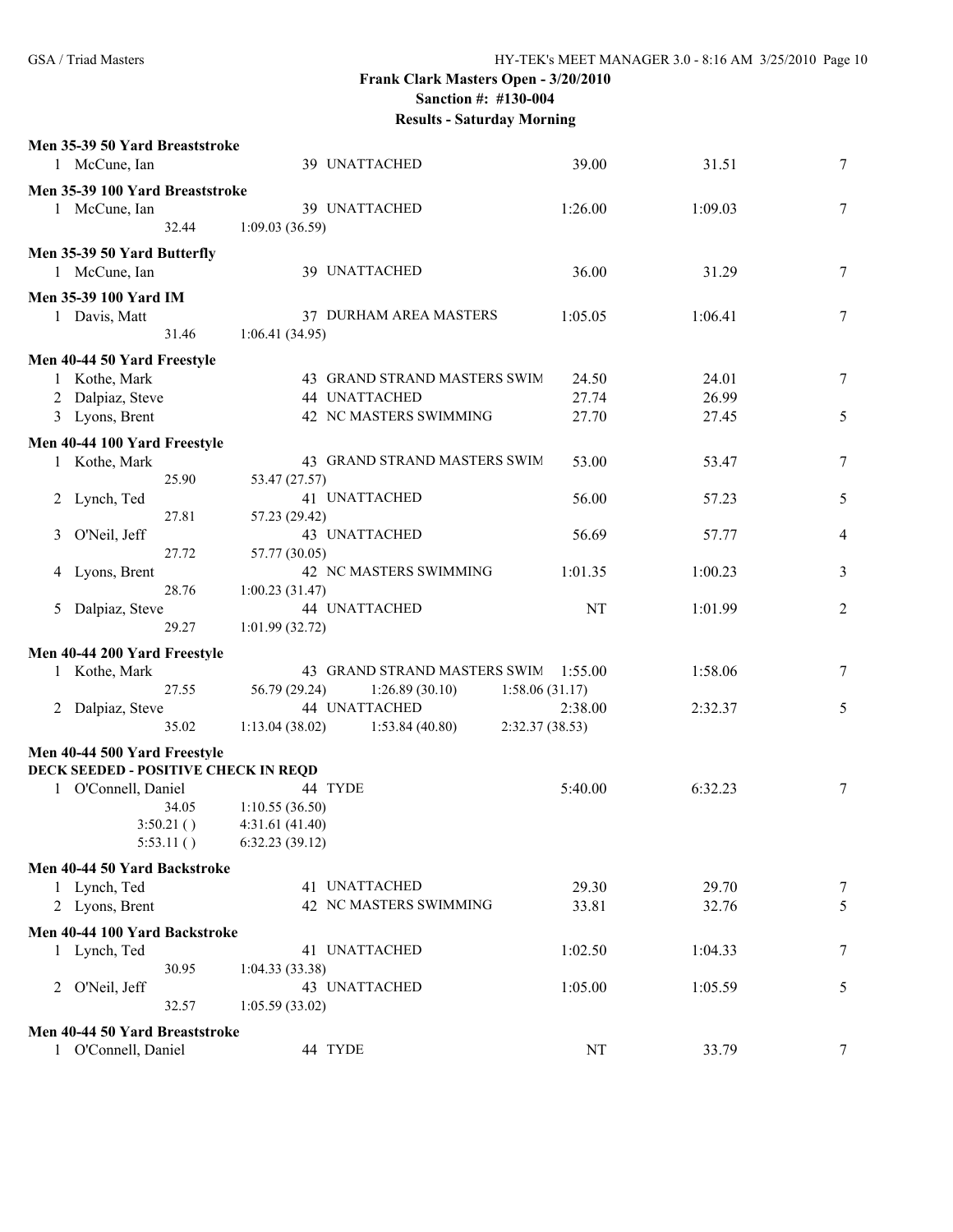|   | Men 40-44 100 Yard Breaststroke |                                          |                 |         |                |
|---|---------------------------------|------------------------------------------|-----------------|---------|----------------|
|   | 1 O'Connell, Daniel             | 44 TYDE                                  | NT              | 1:11.18 | $\tau$         |
|   | 33.72                           | 1:11.18(37.46)                           |                 |         |                |
|   | 2 Kern, Paul                    | 41 NC MASTERS SWIMMING                   | 1:20.00         | 1:22.72 | 5              |
|   | 39.30                           | 1:22.72(43.42)                           |                 |         |                |
|   | Men 40-44 50 Yard Butterfly     |                                          |                 |         |                |
|   | 1 O'Neil, Jeff                  | 43 UNATTACHED                            | 29.00           | 29.06   | 7              |
|   | 2 Lyons, Brent                  | 42 NC MASTERS SWIMMING                   | 31.34           | 31.43   | 5              |
|   |                                 |                                          |                 |         |                |
|   | Men 40-44 100 Yard Butterfly    | 43 GRAND STRAND MASTERS SWIM             | 59.00           |         | $\tau$         |
|   | 1 Kothe, Mark<br>28.23          |                                          |                 | 59.58   |                |
| 2 | Knox, Giles                     | 59.58 (31.35)<br>42 NC MASTERS SWIMMING  | 59.00           | 1:02.87 | $\sqrt{5}$     |
|   | 29.79                           | 1:02.87(33.08)                           |                 |         |                |
| 3 | O'Neil, Jeff                    | 43 UNATTACHED                            | 1:05.08         | 1:07.97 | $\overline{4}$ |
|   | 30.90                           | 1:07.97(37.07)                           |                 |         |                |
|   |                                 |                                          |                 |         |                |
|   | <b>Men 40-44 100 Yard IM</b>    |                                          |                 |         |                |
|   | 1 Lynch, Ted                    | 41 UNATTACHED                            | 1:05.00         | 1:04.25 | 7              |
|   | 29.68                           | 1:04.25 (34.57)                          |                 |         |                |
| 2 | O'Connell, Daniel               | 44 TYDE                                  | NT              | 1:09.69 | 5              |
|   | 33.70                           | 1:09.69(35.99)<br>42 NC MASTERS SWIMMING | 1:10.62         |         |                |
|   | 3 Lyons, Brent<br>32.65         | 1:10.75(38.10)                           |                 | 1:10.75 | 4              |
|   |                                 |                                          |                 |         |                |
|   | <b>Men 40-44 200 Yard IM</b>    |                                          |                 |         |                |
|   | 1 O'Connell, Daniel             | 44 TYDE                                  | 2:40.00         | 2:31.67 | 7              |
|   | 32.31                           | 1:12.67(40.36)<br>1:53.70(41.03)         | 2:31.67 (37.97) |         |                |
|   | Kern, Paul                      | 41 NC MASTERS SWIMMING                   | 2:48.00         | 2:48.00 | 5              |
|   | 35.16                           | 1:18.21(43.05)<br>2:06.51(48.30)         | 2:48.00(41.49)  |         |                |
|   | O'Neil, Jeff                    | 43 UNATTACHED                            | 2:21.00         | DQ      |                |
|   | 29.96                           | 1:07.59(37.63)<br>1:46.67(39.08)         | DQ (33.00)      |         |                |
|   | Men 45-49 50 Yard Freestyle     |                                          |                 |         |                |
| 1 | Stewart, Henry                  | <b>46 RALEIGH AREA MASTERS</b>           | 23.00           | 22.92   | $\tau$         |
| 2 | Jay, Mike                       | 47 NC MASTERS SWIMMING                   | 25.96           | 26.19   | $\sqrt{5}$     |
|   | 3 Rehanek, Todd                 | 48 GRAND STRAND MASTERS SWIM             | 25.84           | 26.63   | 4              |
|   | Men 45-49 100 Yard Freestyle    |                                          |                 |         |                |
|   | 1 Stewart, Henry                | <b>46 RALEIGH AREA MASTERS</b>           | 51.00           | 52.25   | $\tau$         |
|   | 25.61                           | 52.25 (26.64)                            |                 |         |                |
| 2 | Orn, Mikael                     | 48 OSBC                                  | 53.00           | 54.70   | 5              |
|   | 26.83                           | 54.70 (27.87)                            |                 |         |                |
| 3 | Riley, John                     | 49 NC MASTERS SWIMMING                   | 56.00           | 55.75   | 4              |
|   | 27.15                           | 55.75 (28.60)                            |                 |         |                |
| 4 | Jay, Mike                       | 47 NC MASTERS SWIMMING                   | 1:07.00         | 1:01.40 | 3              |
|   | 29.95                           | 1:01.40(31.45)                           |                 |         |                |
| 5 | Cook, Gregory                   | 47 DEMON MASTERS SWIMMING                | 1:00.91         | 1:04.74 | 2              |
|   | 30.77                           | 1:04.74(33.97)                           |                 |         |                |
|   | Men 45-49 200 Yard Freestyle    |                                          |                 |         |                |
|   | 1 Riley, John                   | 49 NC MASTERS SWIMMING                   | 2:05.00         | 2:02.94 | 7              |
|   | 28.56                           | 1:00.11(31.55)<br>1:31.97(31.86)         | 2:02.94(30.97)  |         |                |
| 2 | Orn, Mikael                     | 48 OSBC                                  | 1:58.00         | 2:04.46 | 5              |
|   | 27.79                           | 1:30.65(32.40)<br>58.25 (30.46)          | 2:04.46 (33.81) |         |                |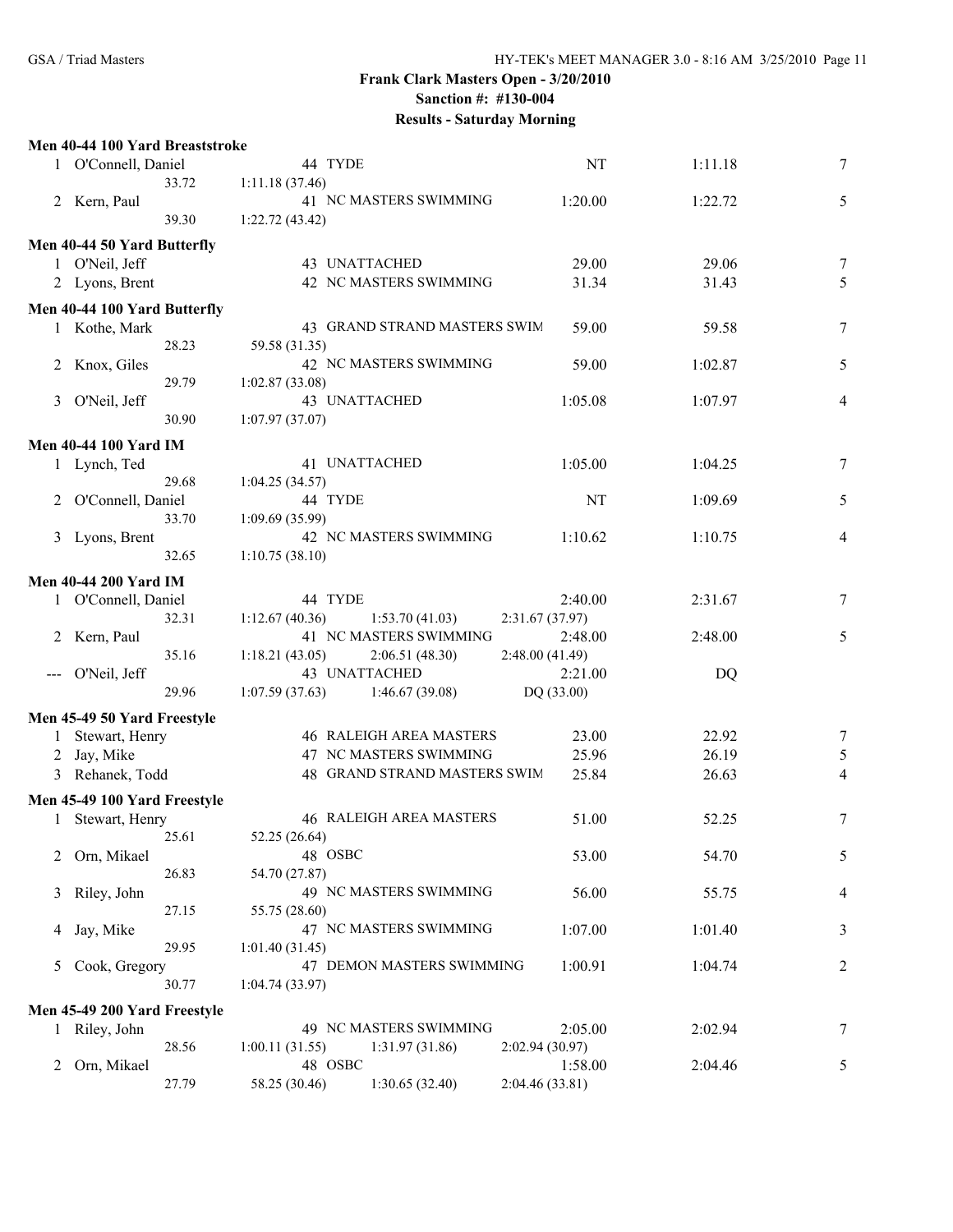| 3 Cook, Gregory<br>47 DEMON MASTERS SWIMMING<br>2:14.89<br>2:21.71<br>31.44<br>1:06.75(35.31)<br>1:43.95(37.20)<br>2:21.71 (37.76)<br>Men 45-49 1000 Yard Freestyle<br>DECK SEEDED - POSITIVE CHECK IN REQD<br>48 NC MASTERS SWIMMING<br>$\overline{7}$<br>1 D'Englere, Paul<br>11:57.76<br>11:32.82<br>2:15.25 (34.82)<br>31.97<br>1:05.86 (33.89)<br>1:40.43(34.57)<br>2:49.91 (34.66)<br>3:24.82(34.91)<br>3:59.74(34.92)<br>4:34.57(34.83)<br>5:09.45 (34.88)<br>5:44.25(34.80)<br>6:19.22(34.97)<br>6:54.05(34.83)<br>7:29.24(35.19)<br>8:04.37(35.13)<br>8:39.30 (34.93)<br>9:14.50(35.20)<br>9:49.25(34.75)<br>10:23.77 (34.52)<br>11:32.82 (34.04)<br>10:58.78(35.01)<br>Men 45-49 50 Yard Backstroke<br><b>46 RALEIGH AREA MASTERS</b><br>$\overline{7}$<br>Stewart, Henry<br>28.00<br>27.75<br>1<br>48 GRAND STRAND MASTERS SWIM<br>5<br>Rehanek, Todd<br>30.55<br>39.41<br>2<br>Men 45-49 100 Yard Backstroke<br>49 NC MASTERS SWIMMING<br>7<br>1 Riley, John<br>1:04.00<br>1:03.68<br>30.82<br>1:03.68(32.86)<br>Men 45-49 50 Yard Breaststroke<br>48 NC MASTERS SWIMMING<br>1 D'Englere, Paul<br>33.30<br>32.53<br>48 GRAND STRAND MASTERS SWIM<br>2 Rehanek, Todd<br>33.30<br>35.21<br>Men 45-49 50 Yard Butterfly<br>46 RALEIGH AREA MASTERS<br>1 Stewart, Henry<br>25.00<br>25.76<br>7<br>47 NC MASTERS SWIMMING<br>28.21<br>28.65<br>5<br>2 Jay, Mike<br>Men 45-49 100 Yard Butterfly<br>49 NC MASTERS SWIMMING<br>7<br>1 Riley, John<br>1:04.00<br>1:02.39<br>29.58<br>1:02.39(32.81)<br><b>Men 45-49 100 Yard IM</b><br>48 NC MASTERS SWIMMING<br>1:05.66<br>1 D'Englere, Paul<br>1:03.86<br>29.17<br>1:03.86(34.69)<br>5<br>48 GRAND STRAND MASTERS SWIM<br>2 Rehanek, Todd<br>1:12.09<br>1:12.60<br>33.44<br>1:12.60(39.16)<br>47 DEMON MASTERS SWIMMING<br>1:09.39<br>Cook, Gregory<br>1:13.23<br>$\overline{4}$<br>3<br>34.83<br>1:13.23(38.40)<br><b>Men 45-49 200 Yard IM</b><br>49 NC MASTERS SWIMMING<br>2:25.00<br>2:17.87<br>1 Riley, John<br>28.48<br>1:45.39()<br>2:17.87(32.48)<br>48 NC MASTERS SWIMMING<br>2:27.19<br>2:23.02<br>D'Englere, Paul<br>29.79<br>1:48.49(41.90)<br>1:06.59(36.80)<br>2:23.02(34.53)<br>47 DEMON MASTERS SWIMMING<br>2:31.36<br>2:39.81<br>Cook, Gregory<br>3<br>32.74<br>2:39.81 (39.40)<br>1:15.33(42.59)<br>2:00.41(45.08)<br>Men 50-54 50 Yard Freestyle<br>52 DUKE AQUATICS<br>Klein, Jonathon<br>24.50<br>24.64<br>7<br>52 MECKLENBURG AQUATIC CLUB<br>Greve, Ted<br>26.00<br>25.84<br>5<br>$\overline{2}$<br>Spencer, Mike<br>52 RALEIGH AREA MASTERS<br>26.00<br>26.04<br>4<br>3<br>54 UNATTACHED<br>Osborne, Walter<br>NT<br>33.95<br>3<br>4 | (Men 45-49 200 Yard Freestyle) |  |  |                |
|--------------------------------------------------------------------------------------------------------------------------------------------------------------------------------------------------------------------------------------------------------------------------------------------------------------------------------------------------------------------------------------------------------------------------------------------------------------------------------------------------------------------------------------------------------------------------------------------------------------------------------------------------------------------------------------------------------------------------------------------------------------------------------------------------------------------------------------------------------------------------------------------------------------------------------------------------------------------------------------------------------------------------------------------------------------------------------------------------------------------------------------------------------------------------------------------------------------------------------------------------------------------------------------------------------------------------------------------------------------------------------------------------------------------------------------------------------------------------------------------------------------------------------------------------------------------------------------------------------------------------------------------------------------------------------------------------------------------------------------------------------------------------------------------------------------------------------------------------------------------------------------------------------------------------------------------------------------------------------------------------------------------------------------------------------------------------------------------------------------------------------------------------------------------------------------------------------------------------------------------------------------------------------------------------------------------------------------------------------------------------------------------------------------------------------------------------------------------------------------------------------------------------------------------------------------------------------------------------------------------|--------------------------------|--|--|----------------|
|                                                                                                                                                                                                                                                                                                                                                                                                                                                                                                                                                                                                                                                                                                                                                                                                                                                                                                                                                                                                                                                                                                                                                                                                                                                                                                                                                                                                                                                                                                                                                                                                                                                                                                                                                                                                                                                                                                                                                                                                                                                                                                                                                                                                                                                                                                                                                                                                                                                                                                                                                                                                                    |                                |  |  | 4              |
|                                                                                                                                                                                                                                                                                                                                                                                                                                                                                                                                                                                                                                                                                                                                                                                                                                                                                                                                                                                                                                                                                                                                                                                                                                                                                                                                                                                                                                                                                                                                                                                                                                                                                                                                                                                                                                                                                                                                                                                                                                                                                                                                                                                                                                                                                                                                                                                                                                                                                                                                                                                                                    |                                |  |  |                |
|                                                                                                                                                                                                                                                                                                                                                                                                                                                                                                                                                                                                                                                                                                                                                                                                                                                                                                                                                                                                                                                                                                                                                                                                                                                                                                                                                                                                                                                                                                                                                                                                                                                                                                                                                                                                                                                                                                                                                                                                                                                                                                                                                                                                                                                                                                                                                                                                                                                                                                                                                                                                                    |                                |  |  |                |
|                                                                                                                                                                                                                                                                                                                                                                                                                                                                                                                                                                                                                                                                                                                                                                                                                                                                                                                                                                                                                                                                                                                                                                                                                                                                                                                                                                                                                                                                                                                                                                                                                                                                                                                                                                                                                                                                                                                                                                                                                                                                                                                                                                                                                                                                                                                                                                                                                                                                                                                                                                                                                    |                                |  |  |                |
|                                                                                                                                                                                                                                                                                                                                                                                                                                                                                                                                                                                                                                                                                                                                                                                                                                                                                                                                                                                                                                                                                                                                                                                                                                                                                                                                                                                                                                                                                                                                                                                                                                                                                                                                                                                                                                                                                                                                                                                                                                                                                                                                                                                                                                                                                                                                                                                                                                                                                                                                                                                                                    |                                |  |  |                |
|                                                                                                                                                                                                                                                                                                                                                                                                                                                                                                                                                                                                                                                                                                                                                                                                                                                                                                                                                                                                                                                                                                                                                                                                                                                                                                                                                                                                                                                                                                                                                                                                                                                                                                                                                                                                                                                                                                                                                                                                                                                                                                                                                                                                                                                                                                                                                                                                                                                                                                                                                                                                                    |                                |  |  |                |
|                                                                                                                                                                                                                                                                                                                                                                                                                                                                                                                                                                                                                                                                                                                                                                                                                                                                                                                                                                                                                                                                                                                                                                                                                                                                                                                                                                                                                                                                                                                                                                                                                                                                                                                                                                                                                                                                                                                                                                                                                                                                                                                                                                                                                                                                                                                                                                                                                                                                                                                                                                                                                    |                                |  |  |                |
|                                                                                                                                                                                                                                                                                                                                                                                                                                                                                                                                                                                                                                                                                                                                                                                                                                                                                                                                                                                                                                                                                                                                                                                                                                                                                                                                                                                                                                                                                                                                                                                                                                                                                                                                                                                                                                                                                                                                                                                                                                                                                                                                                                                                                                                                                                                                                                                                                                                                                                                                                                                                                    |                                |  |  |                |
|                                                                                                                                                                                                                                                                                                                                                                                                                                                                                                                                                                                                                                                                                                                                                                                                                                                                                                                                                                                                                                                                                                                                                                                                                                                                                                                                                                                                                                                                                                                                                                                                                                                                                                                                                                                                                                                                                                                                                                                                                                                                                                                                                                                                                                                                                                                                                                                                                                                                                                                                                                                                                    |                                |  |  |                |
|                                                                                                                                                                                                                                                                                                                                                                                                                                                                                                                                                                                                                                                                                                                                                                                                                                                                                                                                                                                                                                                                                                                                                                                                                                                                                                                                                                                                                                                                                                                                                                                                                                                                                                                                                                                                                                                                                                                                                                                                                                                                                                                                                                                                                                                                                                                                                                                                                                                                                                                                                                                                                    |                                |  |  |                |
|                                                                                                                                                                                                                                                                                                                                                                                                                                                                                                                                                                                                                                                                                                                                                                                                                                                                                                                                                                                                                                                                                                                                                                                                                                                                                                                                                                                                                                                                                                                                                                                                                                                                                                                                                                                                                                                                                                                                                                                                                                                                                                                                                                                                                                                                                                                                                                                                                                                                                                                                                                                                                    |                                |  |  |                |
|                                                                                                                                                                                                                                                                                                                                                                                                                                                                                                                                                                                                                                                                                                                                                                                                                                                                                                                                                                                                                                                                                                                                                                                                                                                                                                                                                                                                                                                                                                                                                                                                                                                                                                                                                                                                                                                                                                                                                                                                                                                                                                                                                                                                                                                                                                                                                                                                                                                                                                                                                                                                                    |                                |  |  |                |
|                                                                                                                                                                                                                                                                                                                                                                                                                                                                                                                                                                                                                                                                                                                                                                                                                                                                                                                                                                                                                                                                                                                                                                                                                                                                                                                                                                                                                                                                                                                                                                                                                                                                                                                                                                                                                                                                                                                                                                                                                                                                                                                                                                                                                                                                                                                                                                                                                                                                                                                                                                                                                    |                                |  |  |                |
|                                                                                                                                                                                                                                                                                                                                                                                                                                                                                                                                                                                                                                                                                                                                                                                                                                                                                                                                                                                                                                                                                                                                                                                                                                                                                                                                                                                                                                                                                                                                                                                                                                                                                                                                                                                                                                                                                                                                                                                                                                                                                                                                                                                                                                                                                                                                                                                                                                                                                                                                                                                                                    |                                |  |  |                |
|                                                                                                                                                                                                                                                                                                                                                                                                                                                                                                                                                                                                                                                                                                                                                                                                                                                                                                                                                                                                                                                                                                                                                                                                                                                                                                                                                                                                                                                                                                                                                                                                                                                                                                                                                                                                                                                                                                                                                                                                                                                                                                                                                                                                                                                                                                                                                                                                                                                                                                                                                                                                                    |                                |  |  |                |
|                                                                                                                                                                                                                                                                                                                                                                                                                                                                                                                                                                                                                                                                                                                                                                                                                                                                                                                                                                                                                                                                                                                                                                                                                                                                                                                                                                                                                                                                                                                                                                                                                                                                                                                                                                                                                                                                                                                                                                                                                                                                                                                                                                                                                                                                                                                                                                                                                                                                                                                                                                                                                    |                                |  |  |                |
|                                                                                                                                                                                                                                                                                                                                                                                                                                                                                                                                                                                                                                                                                                                                                                                                                                                                                                                                                                                                                                                                                                                                                                                                                                                                                                                                                                                                                                                                                                                                                                                                                                                                                                                                                                                                                                                                                                                                                                                                                                                                                                                                                                                                                                                                                                                                                                                                                                                                                                                                                                                                                    |                                |  |  |                |
|                                                                                                                                                                                                                                                                                                                                                                                                                                                                                                                                                                                                                                                                                                                                                                                                                                                                                                                                                                                                                                                                                                                                                                                                                                                                                                                                                                                                                                                                                                                                                                                                                                                                                                                                                                                                                                                                                                                                                                                                                                                                                                                                                                                                                                                                                                                                                                                                                                                                                                                                                                                                                    |                                |  |  |                |
|                                                                                                                                                                                                                                                                                                                                                                                                                                                                                                                                                                                                                                                                                                                                                                                                                                                                                                                                                                                                                                                                                                                                                                                                                                                                                                                                                                                                                                                                                                                                                                                                                                                                                                                                                                                                                                                                                                                                                                                                                                                                                                                                                                                                                                                                                                                                                                                                                                                                                                                                                                                                                    |                                |  |  | $\overline{7}$ |
|                                                                                                                                                                                                                                                                                                                                                                                                                                                                                                                                                                                                                                                                                                                                                                                                                                                                                                                                                                                                                                                                                                                                                                                                                                                                                                                                                                                                                                                                                                                                                                                                                                                                                                                                                                                                                                                                                                                                                                                                                                                                                                                                                                                                                                                                                                                                                                                                                                                                                                                                                                                                                    |                                |  |  | 5              |
|                                                                                                                                                                                                                                                                                                                                                                                                                                                                                                                                                                                                                                                                                                                                                                                                                                                                                                                                                                                                                                                                                                                                                                                                                                                                                                                                                                                                                                                                                                                                                                                                                                                                                                                                                                                                                                                                                                                                                                                                                                                                                                                                                                                                                                                                                                                                                                                                                                                                                                                                                                                                                    |                                |  |  |                |
|                                                                                                                                                                                                                                                                                                                                                                                                                                                                                                                                                                                                                                                                                                                                                                                                                                                                                                                                                                                                                                                                                                                                                                                                                                                                                                                                                                                                                                                                                                                                                                                                                                                                                                                                                                                                                                                                                                                                                                                                                                                                                                                                                                                                                                                                                                                                                                                                                                                                                                                                                                                                                    |                                |  |  |                |
|                                                                                                                                                                                                                                                                                                                                                                                                                                                                                                                                                                                                                                                                                                                                                                                                                                                                                                                                                                                                                                                                                                                                                                                                                                                                                                                                                                                                                                                                                                                                                                                                                                                                                                                                                                                                                                                                                                                                                                                                                                                                                                                                                                                                                                                                                                                                                                                                                                                                                                                                                                                                                    |                                |  |  |                |
|                                                                                                                                                                                                                                                                                                                                                                                                                                                                                                                                                                                                                                                                                                                                                                                                                                                                                                                                                                                                                                                                                                                                                                                                                                                                                                                                                                                                                                                                                                                                                                                                                                                                                                                                                                                                                                                                                                                                                                                                                                                                                                                                                                                                                                                                                                                                                                                                                                                                                                                                                                                                                    |                                |  |  |                |
|                                                                                                                                                                                                                                                                                                                                                                                                                                                                                                                                                                                                                                                                                                                                                                                                                                                                                                                                                                                                                                                                                                                                                                                                                                                                                                                                                                                                                                                                                                                                                                                                                                                                                                                                                                                                                                                                                                                                                                                                                                                                                                                                                                                                                                                                                                                                                                                                                                                                                                                                                                                                                    |                                |  |  |                |
|                                                                                                                                                                                                                                                                                                                                                                                                                                                                                                                                                                                                                                                                                                                                                                                                                                                                                                                                                                                                                                                                                                                                                                                                                                                                                                                                                                                                                                                                                                                                                                                                                                                                                                                                                                                                                                                                                                                                                                                                                                                                                                                                                                                                                                                                                                                                                                                                                                                                                                                                                                                                                    |                                |  |  |                |
|                                                                                                                                                                                                                                                                                                                                                                                                                                                                                                                                                                                                                                                                                                                                                                                                                                                                                                                                                                                                                                                                                                                                                                                                                                                                                                                                                                                                                                                                                                                                                                                                                                                                                                                                                                                                                                                                                                                                                                                                                                                                                                                                                                                                                                                                                                                                                                                                                                                                                                                                                                                                                    |                                |  |  |                |
|                                                                                                                                                                                                                                                                                                                                                                                                                                                                                                                                                                                                                                                                                                                                                                                                                                                                                                                                                                                                                                                                                                                                                                                                                                                                                                                                                                                                                                                                                                                                                                                                                                                                                                                                                                                                                                                                                                                                                                                                                                                                                                                                                                                                                                                                                                                                                                                                                                                                                                                                                                                                                    |                                |  |  |                |
|                                                                                                                                                                                                                                                                                                                                                                                                                                                                                                                                                                                                                                                                                                                                                                                                                                                                                                                                                                                                                                                                                                                                                                                                                                                                                                                                                                                                                                                                                                                                                                                                                                                                                                                                                                                                                                                                                                                                                                                                                                                                                                                                                                                                                                                                                                                                                                                                                                                                                                                                                                                                                    |                                |  |  | $\overline{7}$ |
|                                                                                                                                                                                                                                                                                                                                                                                                                                                                                                                                                                                                                                                                                                                                                                                                                                                                                                                                                                                                                                                                                                                                                                                                                                                                                                                                                                                                                                                                                                                                                                                                                                                                                                                                                                                                                                                                                                                                                                                                                                                                                                                                                                                                                                                                                                                                                                                                                                                                                                                                                                                                                    |                                |  |  |                |
|                                                                                                                                                                                                                                                                                                                                                                                                                                                                                                                                                                                                                                                                                                                                                                                                                                                                                                                                                                                                                                                                                                                                                                                                                                                                                                                                                                                                                                                                                                                                                                                                                                                                                                                                                                                                                                                                                                                                                                                                                                                                                                                                                                                                                                                                                                                                                                                                                                                                                                                                                                                                                    |                                |  |  |                |
|                                                                                                                                                                                                                                                                                                                                                                                                                                                                                                                                                                                                                                                                                                                                                                                                                                                                                                                                                                                                                                                                                                                                                                                                                                                                                                                                                                                                                                                                                                                                                                                                                                                                                                                                                                                                                                                                                                                                                                                                                                                                                                                                                                                                                                                                                                                                                                                                                                                                                                                                                                                                                    |                                |  |  |                |
|                                                                                                                                                                                                                                                                                                                                                                                                                                                                                                                                                                                                                                                                                                                                                                                                                                                                                                                                                                                                                                                                                                                                                                                                                                                                                                                                                                                                                                                                                                                                                                                                                                                                                                                                                                                                                                                                                                                                                                                                                                                                                                                                                                                                                                                                                                                                                                                                                                                                                                                                                                                                                    |                                |  |  |                |
|                                                                                                                                                                                                                                                                                                                                                                                                                                                                                                                                                                                                                                                                                                                                                                                                                                                                                                                                                                                                                                                                                                                                                                                                                                                                                                                                                                                                                                                                                                                                                                                                                                                                                                                                                                                                                                                                                                                                                                                                                                                                                                                                                                                                                                                                                                                                                                                                                                                                                                                                                                                                                    |                                |  |  |                |
|                                                                                                                                                                                                                                                                                                                                                                                                                                                                                                                                                                                                                                                                                                                                                                                                                                                                                                                                                                                                                                                                                                                                                                                                                                                                                                                                                                                                                                                                                                                                                                                                                                                                                                                                                                                                                                                                                                                                                                                                                                                                                                                                                                                                                                                                                                                                                                                                                                                                                                                                                                                                                    |                                |  |  |                |
|                                                                                                                                                                                                                                                                                                                                                                                                                                                                                                                                                                                                                                                                                                                                                                                                                                                                                                                                                                                                                                                                                                                                                                                                                                                                                                                                                                                                                                                                                                                                                                                                                                                                                                                                                                                                                                                                                                                                                                                                                                                                                                                                                                                                                                                                                                                                                                                                                                                                                                                                                                                                                    |                                |  |  | $\overline{7}$ |
|                                                                                                                                                                                                                                                                                                                                                                                                                                                                                                                                                                                                                                                                                                                                                                                                                                                                                                                                                                                                                                                                                                                                                                                                                                                                                                                                                                                                                                                                                                                                                                                                                                                                                                                                                                                                                                                                                                                                                                                                                                                                                                                                                                                                                                                                                                                                                                                                                                                                                                                                                                                                                    |                                |  |  |                |
|                                                                                                                                                                                                                                                                                                                                                                                                                                                                                                                                                                                                                                                                                                                                                                                                                                                                                                                                                                                                                                                                                                                                                                                                                                                                                                                                                                                                                                                                                                                                                                                                                                                                                                                                                                                                                                                                                                                                                                                                                                                                                                                                                                                                                                                                                                                                                                                                                                                                                                                                                                                                                    |                                |  |  | 5              |
|                                                                                                                                                                                                                                                                                                                                                                                                                                                                                                                                                                                                                                                                                                                                                                                                                                                                                                                                                                                                                                                                                                                                                                                                                                                                                                                                                                                                                                                                                                                                                                                                                                                                                                                                                                                                                                                                                                                                                                                                                                                                                                                                                                                                                                                                                                                                                                                                                                                                                                                                                                                                                    |                                |  |  |                |
|                                                                                                                                                                                                                                                                                                                                                                                                                                                                                                                                                                                                                                                                                                                                                                                                                                                                                                                                                                                                                                                                                                                                                                                                                                                                                                                                                                                                                                                                                                                                                                                                                                                                                                                                                                                                                                                                                                                                                                                                                                                                                                                                                                                                                                                                                                                                                                                                                                                                                                                                                                                                                    |                                |  |  | 4              |
|                                                                                                                                                                                                                                                                                                                                                                                                                                                                                                                                                                                                                                                                                                                                                                                                                                                                                                                                                                                                                                                                                                                                                                                                                                                                                                                                                                                                                                                                                                                                                                                                                                                                                                                                                                                                                                                                                                                                                                                                                                                                                                                                                                                                                                                                                                                                                                                                                                                                                                                                                                                                                    |                                |  |  |                |
|                                                                                                                                                                                                                                                                                                                                                                                                                                                                                                                                                                                                                                                                                                                                                                                                                                                                                                                                                                                                                                                                                                                                                                                                                                                                                                                                                                                                                                                                                                                                                                                                                                                                                                                                                                                                                                                                                                                                                                                                                                                                                                                                                                                                                                                                                                                                                                                                                                                                                                                                                                                                                    |                                |  |  |                |
|                                                                                                                                                                                                                                                                                                                                                                                                                                                                                                                                                                                                                                                                                                                                                                                                                                                                                                                                                                                                                                                                                                                                                                                                                                                                                                                                                                                                                                                                                                                                                                                                                                                                                                                                                                                                                                                                                                                                                                                                                                                                                                                                                                                                                                                                                                                                                                                                                                                                                                                                                                                                                    |                                |  |  |                |
|                                                                                                                                                                                                                                                                                                                                                                                                                                                                                                                                                                                                                                                                                                                                                                                                                                                                                                                                                                                                                                                                                                                                                                                                                                                                                                                                                                                                                                                                                                                                                                                                                                                                                                                                                                                                                                                                                                                                                                                                                                                                                                                                                                                                                                                                                                                                                                                                                                                                                                                                                                                                                    |                                |  |  |                |
|                                                                                                                                                                                                                                                                                                                                                                                                                                                                                                                                                                                                                                                                                                                                                                                                                                                                                                                                                                                                                                                                                                                                                                                                                                                                                                                                                                                                                                                                                                                                                                                                                                                                                                                                                                                                                                                                                                                                                                                                                                                                                                                                                                                                                                                                                                                                                                                                                                                                                                                                                                                                                    |                                |  |  |                |
|                                                                                                                                                                                                                                                                                                                                                                                                                                                                                                                                                                                                                                                                                                                                                                                                                                                                                                                                                                                                                                                                                                                                                                                                                                                                                                                                                                                                                                                                                                                                                                                                                                                                                                                                                                                                                                                                                                                                                                                                                                                                                                                                                                                                                                                                                                                                                                                                                                                                                                                                                                                                                    |                                |  |  |                |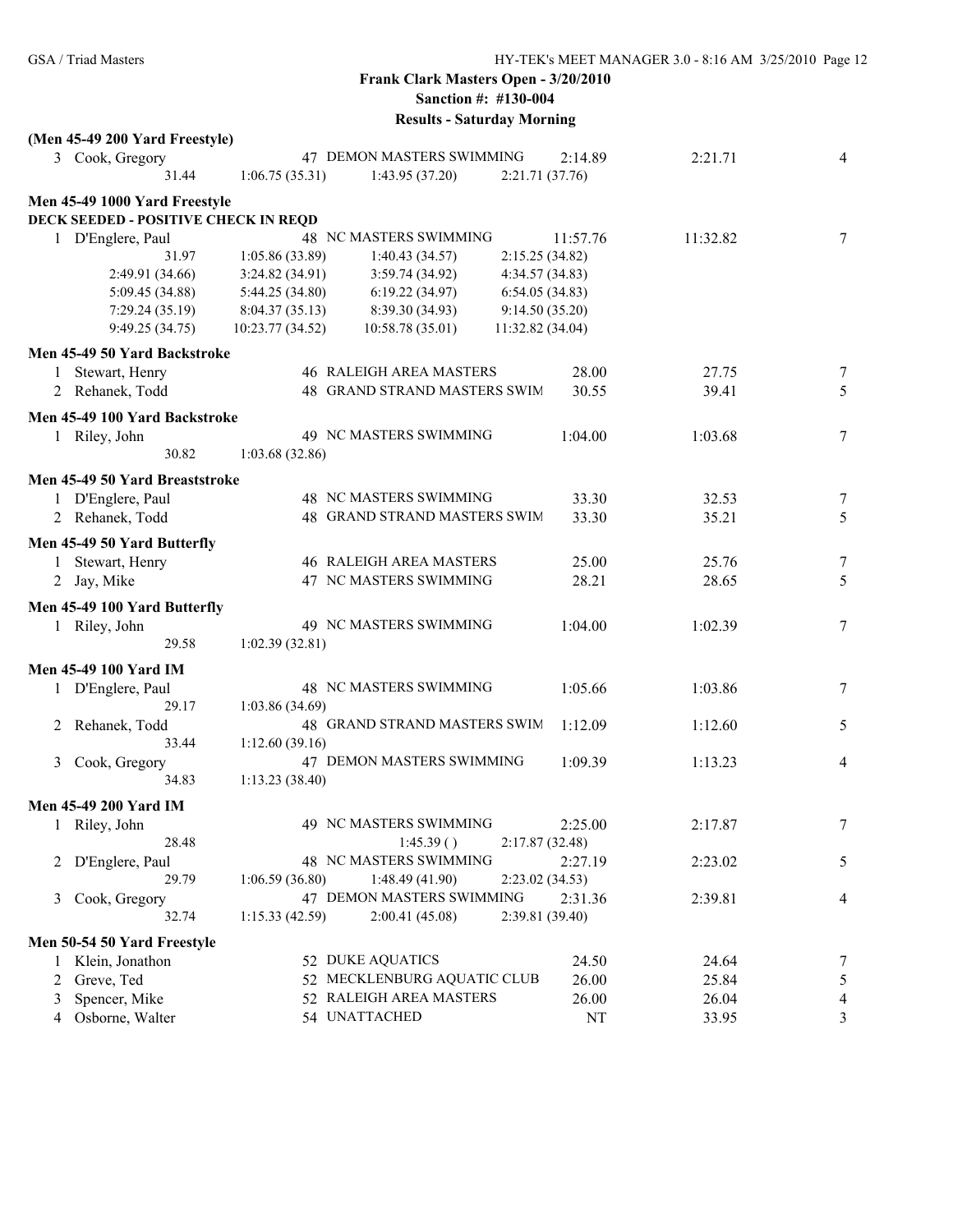|   | Men 50-54 100 Yard Freestyle         |                           |                             |                 |         |                |
|---|--------------------------------------|---------------------------|-----------------------------|-----------------|---------|----------------|
|   | 1 Klein, Jonathon                    | 52 DUKE AQUATICS<br>54.00 |                             |                 | 54.70   | 7              |
|   | 26.53                                | 54.70 (28.17)             |                             |                 |         |                |
| 2 | Spencer, Mike                        |                           | 52 RALEIGH AREA MASTERS     | 56.80           | 56.82   | 5              |
|   | 27.66                                | 56.82 (29.16)             |                             |                 |         |                |
| 3 | Osborne, Walter                      |                           | 54 UNATTACHED               | NT              | 1:24.35 | $\overline{4}$ |
|   | 39.17                                | 1:24.35(45.18)            |                             |                 |         |                |
|   | Men 50-54 200 Yard Freestyle         |                           |                             |                 |         |                |
|   | 1 Cruicksank, Scott                  |                           | 52 GASTONIA GATORS          | NT              | 2:28.23 | 7              |
|   | 35.71                                | 1:14.41(38.70)            | 1:52.59(38.18)              | 2:28.23(35.64)  |         |                |
| 2 | Osborne, Walter                      |                           | 54 UNATTACHED               | NT              | 3:26.61 | 5              |
|   | 46.21                                | 1:36.55(50.34)            | 2:30.54(53.99)              | 3:26.61(56.07)  |         |                |
|   | Men 50-54 500 Yard Freestyle         |                           |                             |                 |         |                |
|   | DECK SEEDED - POSITIVE CHECK IN REQD |                           |                             |                 |         |                |
|   | 1 Cruicksank, Scott                  |                           | 52 GASTONIA GATORS          | NT              | 6:28.76 | 7              |
|   | 35.50                                | 1:14.34(38.84)            | 1:54.01(39.67)              | 2:33.99 (39.98) |         |                |
|   | 3:13.92(39.93)                       | 3:53.72(39.80)            | 4:33.23(39.51)              | 5:12.91 (39.68) |         |                |
|   | 5:51.81 (38.90)                      | 6:28.76(36.95)            |                             |                 |         |                |
|   | Men 50-54 50 Yard Backstroke         |                           |                             |                 |         |                |
|   | 1 Klein, Jonathon                    |                           | 52 DUKE AQUATICS            | 28.50           | 28.75   | 7              |
|   | 2 Osborne, Walter                    |                           | 54 UNATTACHED               | NT              | 52.67   | 5              |
|   |                                      |                           |                             |                 |         |                |
|   | Men 50-54 100 Yard Backstroke        |                           |                             |                 |         |                |
|   | 1 Klein, Jonathon                    |                           | 52 DUKE AQUATICS            | 1:01.00         | 1:01.35 | 7              |
|   | 29.84                                | 1:01.35(31.51)            |                             |                 |         |                |
|   | Men 50-54 50 Yard Butterfly          |                           |                             |                 |         |                |
| 1 | Spencer, Mike                        |                           | 52 RALEIGH AREA MASTERS     | 26.80           | 26.57   | 7              |
|   | 2 Klein, Jonathon                    |                           | 52 DUKE AQUATICS            | NT              | 27.21   | $\sqrt{5}$     |
| 3 | Greve, Ted                           |                           | 52 MECKLENBURG AQUATIC CLUB | 29.00           | 27.58   | $\overline{4}$ |
|   | Men 50-54 100 Yard Butterfly         |                           |                             |                 |         |                |
|   | Spencer, Mike                        |                           | 52 RALEIGH AREA MASTERS     | 59.90           | 58.88   | 7              |
|   | 28.01                                | 58.88 (30.87)             |                             |                 |         |                |
| 2 | Greve, Ted                           |                           | 52 MECKLENBURG AQUATIC CLUB | 1:08.00         | 1:04.54 | 5              |
|   | 29.16                                | 1:04.54 (35.38)           |                             |                 |         |                |
| 3 | Cruicksank, Scott                    |                           | 52 GASTONIA GATORS          | NT              | 1:14.86 | $\overline{4}$ |
|   | 35.38                                | 1:14.86(39.48)            |                             |                 |         |                |
|   |                                      |                           |                             |                 |         |                |
|   |                                      |                           |                             |                 |         |                |
|   | <b>Men 50-54 100 Yard IM</b>         |                           |                             |                 |         |                |
|   | 1 Greve, Ted<br>30.66                |                           | 52 MECKLENBURG AQUATIC CLUB | 1:09.00         | 1:06.63 | 7              |
|   |                                      | 1:06.63(35.97)            |                             |                 |         |                |
|   | Men 50-54 200 Yard IM                |                           |                             |                 |         |                |
|   | 1 Cruicksank, Scott                  |                           | 52 GASTONIA GATORS          | NT              | 2:53.46 | 7              |
|   | 35.40                                | 1:20.93(45.53)            | 2:15.78 (54.85)             | 2:53.46 (37.68) |         |                |
|   | Men 55-59 50 Yard Freestyle          |                           |                             |                 |         |                |
|   | 1 Long, Doug                         |                           | 56 TEAM GREENVILLE MASTERS  | 26.00           | 26.76   | 7              |
|   | Miller, Jamie                        |                           | 55 TRIAD MASTERS SWIMMING   | 33.89           | 35.72   | 5              |
|   | Men 55-59 200 Yard Freestyle         |                           |                             |                 |         |                |
|   | 1 Long, Doug                         |                           | 56 TEAM GREENVILLE MASTERS  | 2:11.00         | 2:11.87 | 7              |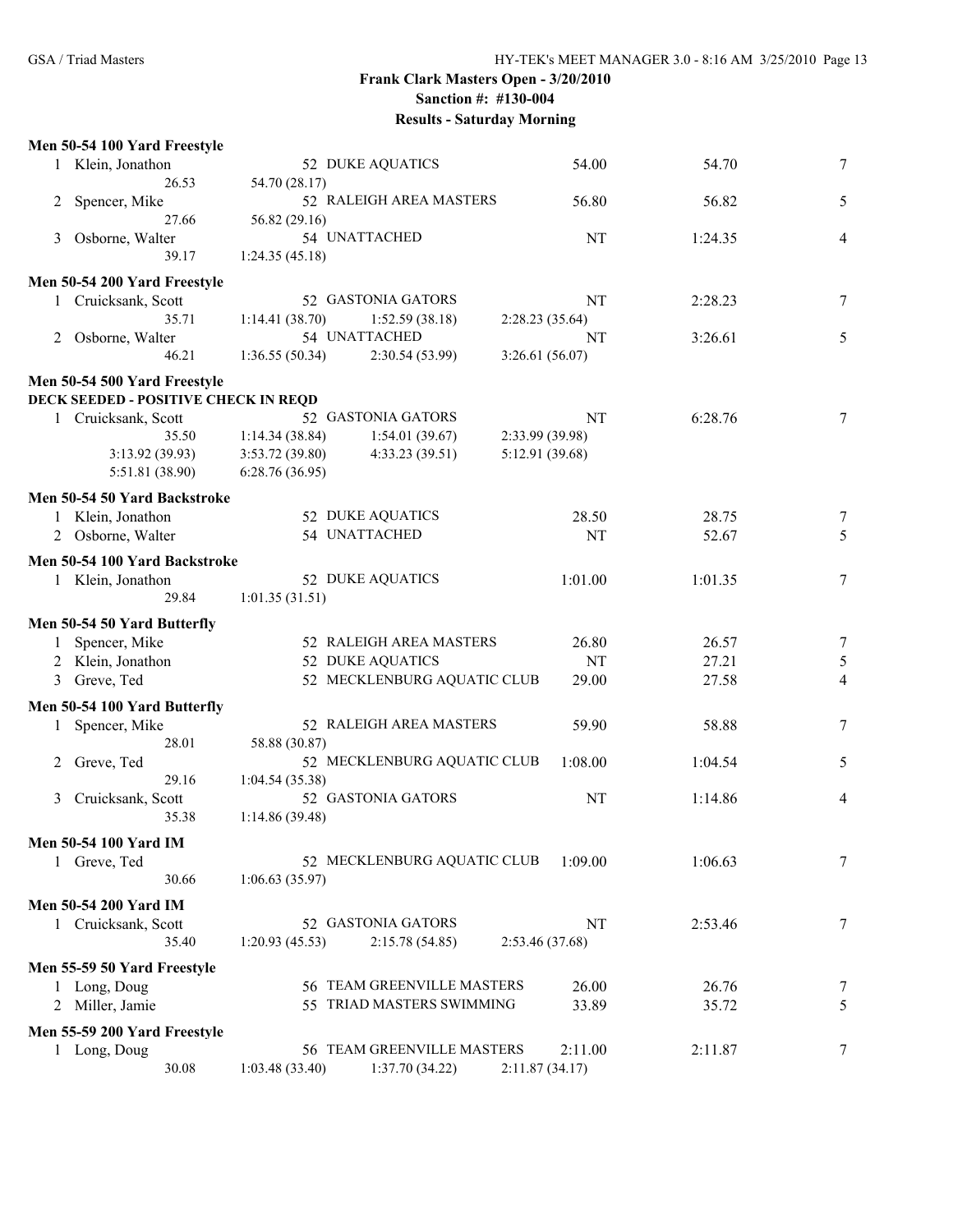# **Frank Clark Masters Open - 3/20/2010 Sanction #: #130-004**

**Results - Saturday Morning**

| Men 55-59 1000 Yard Freestyle<br>DECK SEEDED - POSITIVE CHECK IN REQD |                    |                                       |                 |          |          |                |
|-----------------------------------------------------------------------|--------------------|---------------------------------------|-----------------|----------|----------|----------------|
| 1 Miller, Jamie                                                       |                    | 55 TRIAD MASTERS SWIMMING             |                 | 18:27.00 | 19:05.40 | 7              |
| 52.00                                                                 | 1:50.09 (58.09)    | 2:49.15 (59.06)                       |                 |          |          |                |
|                                                                       | 10:40.95()         | 11:39.84 (58.89)                      |                 |          |          |                |
| 12:38.71()                                                            | 14:35.57 (1:56.86) |                                       |                 |          |          |                |
| 17:25.54()                                                            | 19:05.40 (1:39.86) |                                       |                 |          |          |                |
| Men 55-59 50 Yard Backstroke                                          |                    |                                       |                 |          |          |                |
| 1 Long, Doug                                                          |                    | 56 TEAM GREENVILLE MASTERS            |                 | 31.00    | 31.32    | 7              |
| Men 55-59 100 Yard Backstroke                                         |                    |                                       |                 |          |          |                |
| 1 Long, Doug                                                          |                    | 56 TEAM GREENVILLE MASTERS            |                 | 1:07.00  | 1:09.31  | 7              |
| 33.93                                                                 | 1:09.31(35.38)     |                                       |                 |          |          |                |
| Men 55-59 50 Yard Breaststroke                                        |                    |                                       |                 |          |          |                |
| 1 Gilchrist, Donald                                                   |                    | 56 GREENSBORO Y MASTERS               |                 | 32.00    | 33.73    | 7              |
| Gosha, Joe                                                            |                    | 56 NC MASTERS SWIMMING                |                 | NT       | 39.14    | $\sqrt{5}$     |
| 3 Miller, Jamie                                                       |                    | 55 TRIAD MASTERS SWIMMING             |                 | 39.00    | 45.39    | $\overline{4}$ |
| Men 55-59 50 Yard Butterfly                                           |                    |                                       |                 |          |          |                |
| 1 Gilchrist, Donald                                                   |                    | 56 GREENSBORO Y MASTERS               |                 | 27.50    | 28.21    | 7              |
| 2 Miller, Jamie                                                       |                    | 55 TRIAD MASTERS SWIMMING             |                 | 37.00    | 42.07    | 5              |
|                                                                       |                    |                                       |                 |          |          |                |
| Men 55-59 100 Yard Butterfly                                          |                    |                                       |                 |          |          |                |
| 1 Miller, Jamie                                                       |                    | 55 TRIAD MASTERS SWIMMING             |                 | 1:37.00  | 1:45.99  | 7              |
| 48.87                                                                 | 1:45.99(57.12)     |                                       |                 |          |          |                |
| <b>Men 55-59 100 Yard IM</b>                                          |                    |                                       |                 |          |          |                |
| 1 Gosha, Joe                                                          |                    | 56 NC MASTERS SWIMMING                |                 | 1:24.00  | 1:21.46  | 7              |
| 37.98                                                                 | 1:21.46(43.48)     |                                       |                 |          |          |                |
| Men 55-59 200 Yard IM                                                 |                    |                                       |                 |          |          |                |
| 1 Gilchrist, Donald                                                   |                    | 56 GREENSBORO Y MASTERS               |                 | 2:15.00  | 2:19.59  | 7              |
| 29.19                                                                 | 1:05.01(35.82)     | 1:46.34(41.33)                        | 2:19.59(33.25)  |          |          |                |
| Men 60-64 200 Yard Freestyle                                          |                    |                                       |                 |          |          |                |
| 1 Watson, Dennis                                                      | 60 TLYM            |                                       |                 | 3:15.00  | 2:47.95  | 7              |
| 36.57                                                                 | 1:18.96 (42.39)    | 2:03.85(44.89)                        | 2:47.95(44.10)  |          |          |                |
| 2 Mainland, Tim                                                       |                    | 60 VIRGINIA MASTERS SWIM TEAM 2:57.57 |                 |          | 2:53.51  | 5              |
| 37.81                                                                 | 1:21.95(44.14)     | 2:08.60(46.65)                        | 2:53.51 (44.91) |          |          |                |
| Men 60-64 500 Yard Freestyle                                          |                    |                                       |                 |          |          |                |
| DECK SEEDED - POSITIVE CHECK IN REQD                                  |                    |                                       |                 |          |          |                |
| 1 Watson, Dennis                                                      | 60 TLYM            |                                       |                 | 8:00.00  | 7:27.43  | 7              |
| 37.31                                                                 | 1:20.64(43.33)     | 2:08.73 (48.09)                       | 2:54.62 (45.89) |          |          |                |
| 3:40.60 (45.98)                                                       | 4:27.83(47.23)     | 5:13.82 (45.99)                       | 5:59.40 (45.58) |          |          |                |
| 6:44.78(45.38)                                                        | 7:27.43(42.65)     |                                       |                 |          |          |                |
| 2 Mainland, Tim                                                       |                    | 60 VIRGINIA MASTERS SWIM TEAM         |                 | 7:57.47  | 7:46.12  | 5              |
| 39.80                                                                 | 1:23.72(43.92)     | 2:11.67(47.95)                        | 2:59.98(48.31)  |          |          |                |
| 3:48.82 (48.84)                                                       | 4:36.85(48.03)     | 5:24.92 (48.07)                       | 6:11.87(46.95)  |          |          |                |
| 6:59.88(48.01)                                                        | 7:46.12 (46.24)    |                                       |                 |          |          |                |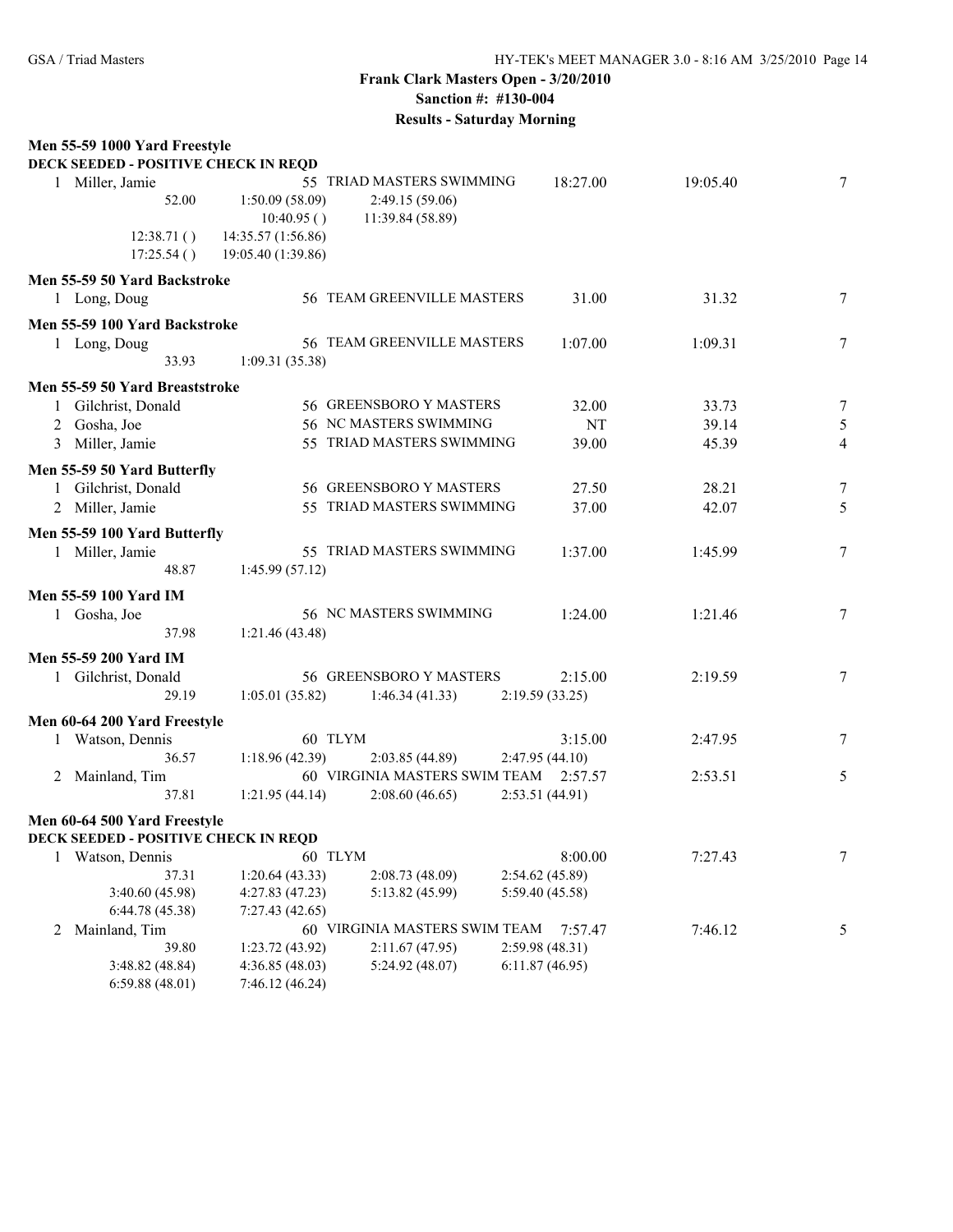#### **Men 60-64 1000 Yard Freestyle**

|  |  | DECK SEEDED - POSITIVE CHECK IN REQD |  |  |
|--|--|--------------------------------------|--|--|
|--|--|--------------------------------------|--|--|

| 1 Kute, Tim                     |                          | 64 DEMON MASTERS SWIMMING     | 14:00.00         | 13:41.90 | $\tau$ |
|---------------------------------|--------------------------|-------------------------------|------------------|----------|--------|
|                                 | 34.05<br>1:11.00(36.95)  | 1:50.26(39.26)                | 2:30.12 (39.86)  |          |        |
| 3:11.21(41.09)                  | 3:52.59(41.38)           | 4:34.17(41.58)                | 5:16.00(41.83)   |          |        |
| 5:57.88 (41.88)                 | 6:39.98(42.10)           | 7:21.94 (41.96)               | 8:04.20 (42.26)  |          |        |
| 8:46.55(42.35)                  | 9:28.97(42.42)           | 10:11.34(42.37)               | 10:53.62 (42.28) |          |        |
| 11:36.23(42.61)                 | 12:18.98 (42.75)         | 13:00.82(41.84)               | 13:41.90 (41.08) |          |        |
| Watson, Dennis<br>2             | 60 TLYM                  |                               | 16:00.00         | 15:28.22 | 5      |
|                                 | 40.45<br>1:23.82 (43.37) | 2:09.38 (45.56)               | 2:55.39(46.01)   |          |        |
| 3:42.51(47.12)                  | 4:29.24(46.73)           | 5:16.02(46.78)                | 6:03.70(47.68)   |          |        |
| 6:51.52(47.82)                  | 7:38.83(47.31)           | 8:25.96(47.13)                | 9:12.94(46.98)   |          |        |
| 10:00.48 (47.54)                | 10:48.81 (48.33)         | 11:35.89 (47.08)              | 12:23.10(47.21)  |          |        |
| 13:10.07 (46.97)                | 13:56.99 (46.92)         | 14:43.48 (46.49)              | 15:28.22 (44.74) |          |        |
| Men 60-64 50 Yard Backstroke    |                          |                               |                  |          |        |
| 1 Pillmore, Bill                |                          | 62 NC MASTERS SWIMMING        | 33.50            | 34.45    | 7      |
| Men 60-64 100 Yard Backstroke   |                          |                               |                  |          |        |
| 1 Pillmore, Bill                |                          | 62 NC MASTERS SWIMMING        | 1:15.00          | 1:16.21  | 7      |
|                                 | 37.20<br>1:16.21(39.01)  |                               |                  |          |        |
|                                 |                          |                               |                  |          |        |
| Men 60-64 50 Yard Breaststroke  |                          |                               |                  |          |        |
| 1 Kute, Tim                     |                          | 64 DEMON MASTERS SWIMMING     | 34.00            | 39.24    | 7      |
| Men 60-64 100 Yard Breaststroke |                          |                               |                  |          |        |
| 1 Pillmore, Bill                |                          | 62 NC MASTERS SWIMMING        | 1:18.00          | 1:21.34  | $\tau$ |
|                                 | 39.20<br>1:21.34(42.14)  |                               |                  |          |        |
| <b>Men 60-64 100 Yard IM</b>    |                          |                               |                  |          |        |
| 1 Pillmore, Bill                |                          | 62 NC MASTERS SWIMMING        | 1:12.00          | 1:13.32  | $\tau$ |
|                                 | 34.41<br>1:13.32 (38.91) |                               |                  |          |        |
| 2 Kute, Tim                     |                          | 64 DEMON MASTERS SWIMMING     | 1:11.00          | 1:14.54  | 5      |
|                                 | 34.40<br>1:14.54(40.14)  |                               |                  |          |        |
|                                 |                          |                               |                  |          |        |
| <b>Men 60-64 200 Yard IM</b>    |                          |                               |                  |          |        |
| 1 Kute, Tim                     |                          | 64 DEMON MASTERS SWIMMING     | 2:30.00          | 2:45.89  | 7      |
|                                 | 35.38<br>1:16.70(41.32)  | 2:06.54(49.84)                | 2:45.89(39.35)   |          |        |
| 2 Mainland, Tim                 |                          | 60 VIRGINIA MASTERS SWIM TEAM | 3:33.50          | 3:26.99  | 5      |
|                                 | 47.91<br>1:45.51(57.60)  | 2:42.45 (56.94)               | 3:26.99(44.54)   |          |        |
| Men 65-69 50 Yard Freestyle     |                          |                               |                  |          |        |
| Gadol, Lou                      |                          | 68 CHARLOTTE SWIMMASTERS      | 30.64            | 31.37    | 7      |
| 2 Meeteren, Hans Van            |                          | 66 TWIN RIVERS YMCA MASTERS   | 36.50            | 35.68    | 5      |
| Men 65-69 100 Yard Freestyle    |                          |                               |                  |          |        |
| 1 Gadol, Lou                    |                          | 68 CHARLOTTE SWIMMASTERS      | 1:21.30          | 1:20.21  | 7      |
|                                 | 36.61<br>1:20.21(43.60)  |                               |                  |          |        |
| Meeteren, Hans Van<br>2         |                          | 66 TWIN RIVERS YMCA MASTERS   | 1:22.38          | 1:20.55  | 5      |
|                                 | 38.07<br>1:20.55(42.48)  |                               |                  |          |        |
|                                 |                          |                               |                  |          |        |
| Men 65-69 200 Yard Freestyle    |                          |                               |                  |          |        |
| 1 Meeteren, Hans Van            |                          | 66 TWIN RIVERS YMCA MASTERS   | 3:09.44          | 3:07.14  | 7      |
|                                 | 45.41<br>1:33.36(47.95)  | 2:22.21(48.85)                | 3:07.14(44.93)   |          |        |
| Men 65-69 50 Yard Breaststroke  |                          |                               |                  |          |        |
| Gadol, Lou                      |                          | 68 CHARLOTTE SWIMMASTERS      | 39.07            | 40.17    | $\tau$ |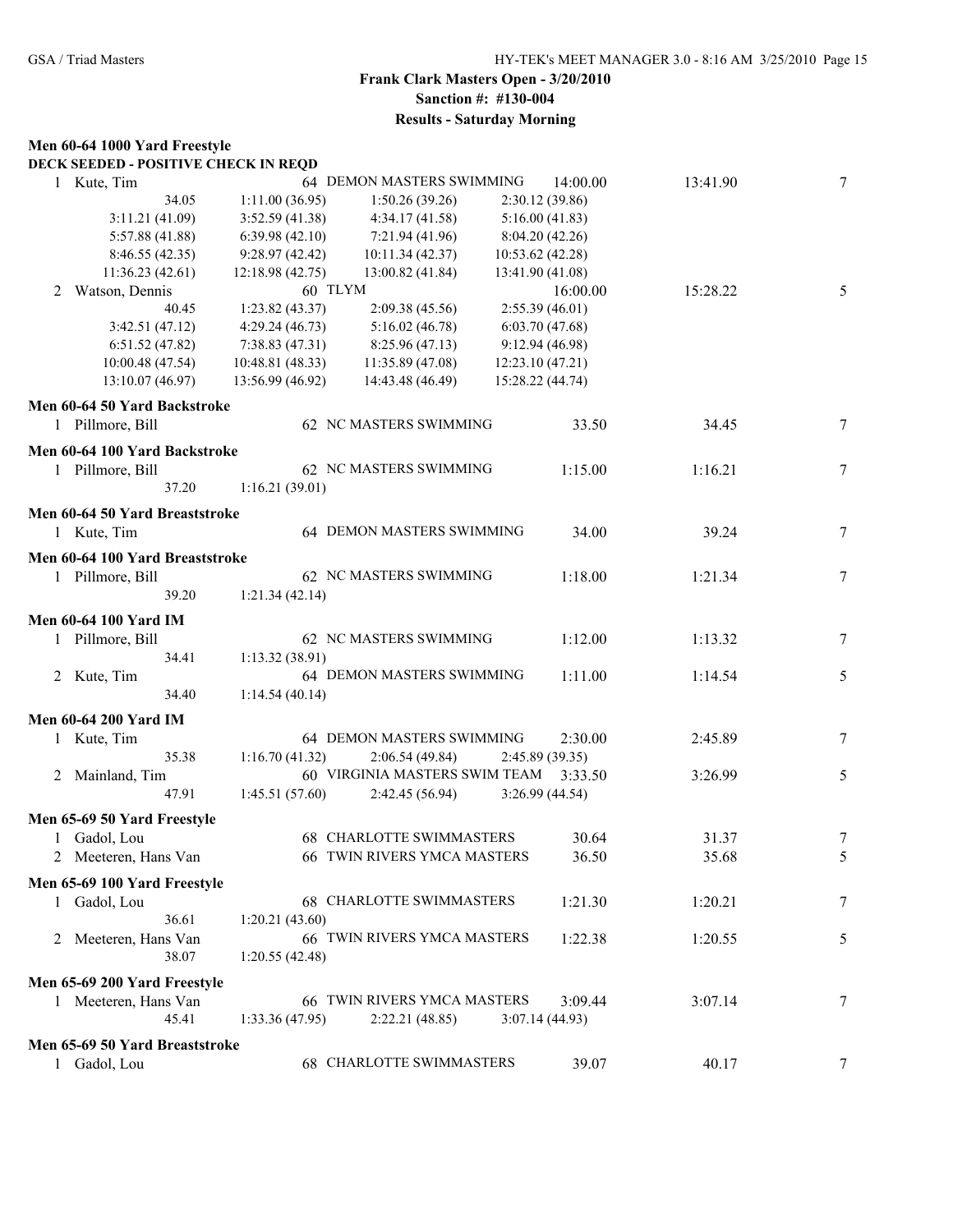|                                                |                    | Results - Saturuay Morning      |                   |          |          |                |
|------------------------------------------------|--------------------|---------------------------------|-------------------|----------|----------|----------------|
| (Men 65-69 50 Yard Breaststroke)               |                    |                                 |                   |          |          |                |
| 2 Maguire, Tom                                 |                    | 66 GRAND STRAND MASTERS SWIM    |                   | 45.00    | 46.19    | 5              |
| Men 65-69 100 Yard Breaststroke                |                    |                                 |                   |          |          |                |
| 1 Gadol, Lou                                   |                    | <b>68 CHARLOTTE SWIMMASTERS</b> |                   | 1:32.65  | 1:33.41  | 7              |
| 43.29                                          | 1:33.41(50.12)     |                                 |                   |          |          |                |
| 2 Maguire, Tom                                 |                    | 66 GRAND STRAND MASTERS SWIM    |                   | 1:38.00  | 1:39.20  | 5              |
| 47.74                                          | 1:39.20(51.46)     |                                 |                   |          |          |                |
| Men 65-69 50 Yard Butterfly                    |                    |                                 |                   |          |          |                |
| 1 White, Bernie                                |                    | <b>66 CHARLOTTE SWIMMASTERS</b> |                   | 32.60    | 33.22    | 7              |
| <b>Men 65-69 100 Yard IM</b>                   |                    |                                 |                   |          |          |                |
| 1 Gadol, Lou                                   |                    | <b>68 CHARLOTTE SWIMMASTERS</b> |                   | 1:23.77  | 1:27.25  | $\overline{7}$ |
| 39.32                                          | 1:27.25(47.93)     |                                 |                   |          |          |                |
| 2 Meeteren, Hans Van                           |                    | 66 TWIN RIVERS YMCA MASTERS     |                   | 1:32.29  | 1:31.07  | 5              |
| 47.68                                          | 1:31.07 (43.39)    |                                 |                   |          |          |                |
| Men 65-69 200 Yard IM                          |                    |                                 |                   |          |          |                |
| 1 White, Bernie                                |                    | <b>66 CHARLOTTE SWIMMASTERS</b> |                   | 3:12.00  | 3:11.68  | 7              |
| 39.25                                          | 1:30.86(51.61)     | 2:28.01(57.15)                  | 3:11.68(43.67)    |          |          |                |
|                                                |                    |                                 |                   |          |          |                |
| Men 70-74 50 Yard Freestyle<br>1 Barnes, Mikal | 70 YRAT            |                                 |                   | 35.00    | 36.82    | 7              |
|                                                |                    |                                 |                   |          |          |                |
| Men 70-74 100 Yard Freestyle                   |                    |                                 |                   |          |          |                |
| 1 Barnes, Mikal                                | 70 YRAT            |                                 |                   | 1:30.00  | 1:29.86  | 7              |
| 41.04                                          | 1:29.86(48.82)     |                                 |                   |          |          |                |
| Men 70-74 200 Yard Freestyle                   |                    |                                 |                   |          |          |                |
| 1 Barnes, Mikal                                | 70 YRAT            |                                 |                   | 3:20.00  | 3:18.61  | 7              |
| 44.83                                          | 1:35.94(51.11)     | 2:27.79(51.85)                  | 3:18.61(50.82)    |          |          |                |
| Men 70-74 500 Yard Freestyle                   |                    |                                 |                   |          |          |                |
| <b>DECK SEEDED - POSITIVE CHECK IN REQD</b>    |                    |                                 |                   |          |          |                |
| 1 Barnes, Mikal                                | 70 YRAT            |                                 |                   | 9:00.00  | 10:10.68 | 7              |
| 1:01.60                                        | 2:04.10(1:02.50)   | 3:08.02(1:03.92)                | 4:09.85 (1:01.83) |          |          |                |
| 5:12.87(1:03.02)                               | 6:13.51(1:00.64)   | 7:15.31(1:01.80)                | 8:15.68 (1:00.37) |          |          |                |
| 9:14.66(58.98)                                 | 10:10.68(56.02)    |                                 |                   |          |          |                |
| Men 70-74 1000 Yard Freestyle                  |                    |                                 |                   |          |          |                |
| <b>DECK SEEDED - POSITIVE CHECK IN REQD</b>    |                    |                                 |                   |          |          |                |
| 1 Barnes, Mikal                                | 70 YRAT            |                                 |                   | 18:40.00 | 19:13.60 | $\overline{7}$ |
| 50.63                                          | 1:47.71 (57.08)    | 2:46.12(58.41)                  | 3:45.56 (59.44)   |          |          |                |
| 4:44.61(59.05)                                 | 5:43.25 (58.64)    | 6:40.41(57.16)                  | 7:37.55(57.14)    |          |          |                |
| 8:37.36 (59.81)                                | 9:35.29 (57.93)    | 10:34.94 (59.65)                | 11:34.64 (59.70)  |          |          |                |
| 12:32.42 (57.78)                               | 13:32.55 (1:00.13) | 14:31.00 (58.45)                | 15:28.43 (57.43)  |          |          |                |
| 16:26.75 (58.32)                               | 17:24.62 (57.87)   | 18:23.56 (58.94)                | 19:13.60 (50.04)  |          |          |                |
| Women 18+200 Yard Freestyle Relay              |                    |                                 |                   |          |          |                |
| 1 NC MASTERS SWIMMING                          |                    | A                               |                   | NT       | 2:12.14  | 14             |

1) Tandlmayer, Missy W34 2) Tiska, Patty W50 3) Leach, Debbie W55 4) Osborne, Lindsay W23 32.26 1:05.58 (33.32) 1:42.82 (37.24) 2:12.14 (29.32)